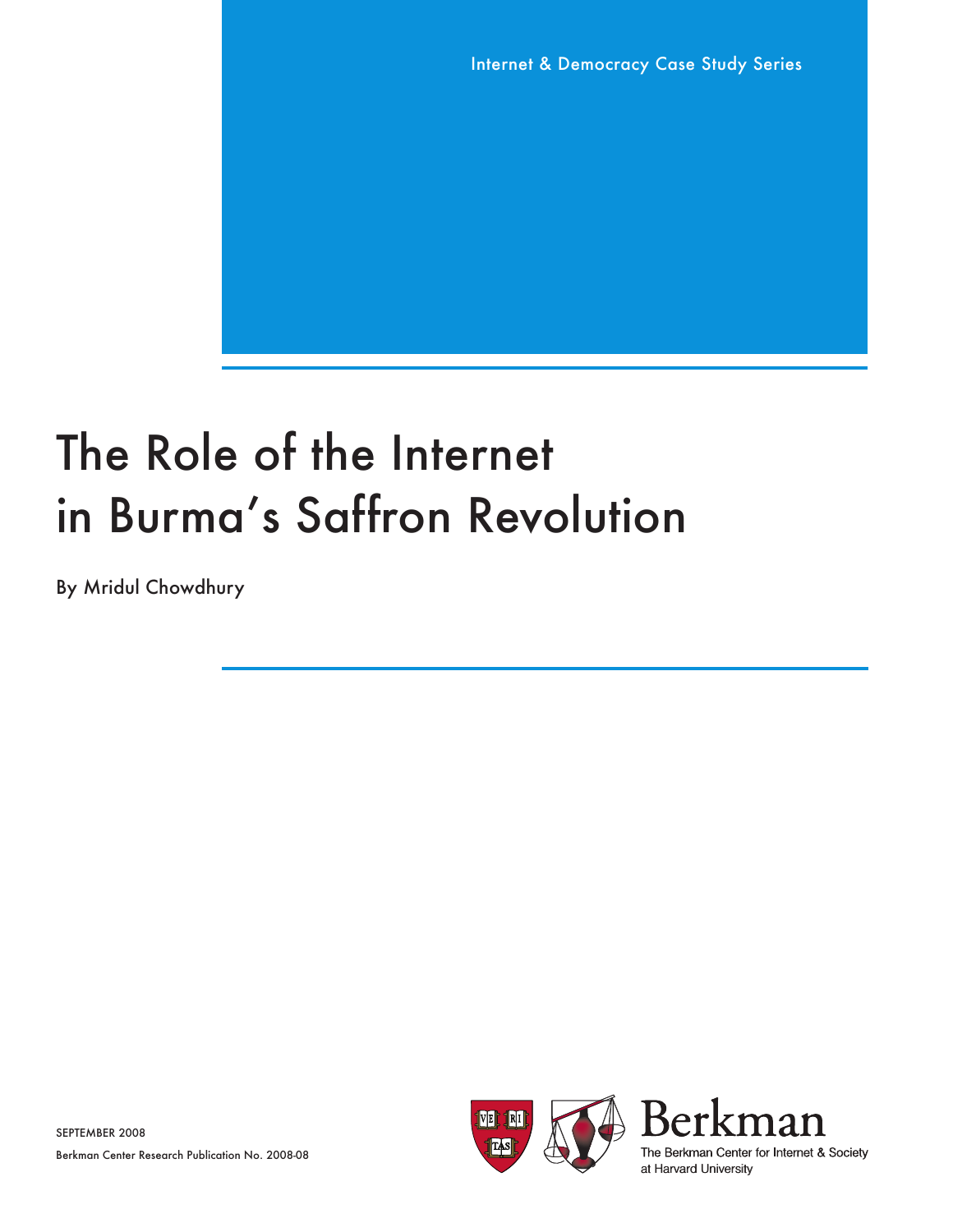## **ABSTRACT**

The 2007 Saffron Revolution in Burma was in many ways an unprece dented event in the intersection between politics and technology. There is, of course, the obvious: the event marks a rare instance in which a government leveraged control of nationalized ISPs to entirely black out Internet access to prevent images and information about the protests from reaching the outside world. At another level, it is an example of an Internet driven protest which did not lead to tangible political change. On deeper reflection it is also of interest because of the complex inter action between eyewitnesses within the country and a networked pub lic sphere of bloggers, student activists, and governments around the globe. To that end, this case study examines the root causes, progress, and outcomes of the Saffron Revolution and attempts to parse out the extent to which technology may have played a useful or detrimental role in the unfolding of events. The case concludes with some initial hypotheses about the long-term impact of the protests and the role of the Internet in highly authoritarian states.

## THE INTERNET & DEMOCRACY PROJE

This case study is part of a series produced by the Internet and Democracy Project, a research initiative at the Berkman Center for Internet & Society, that investigates the impact of the Internet on civic engagement and democratic processes. More information on the Internet and Democracy Project can be found at http://cyber.law.harvard.edu/research/internetdemocracy.

The project's initial case studies focused on three of the most frequently cited examples of the Internet's influence on democracy. The first case looked at the user-generated news and its impact on the 2002 elections in South Korea. The second documented the role of technology in Ukraine's Orange Revolution. The third analyzed the network composition and content of the Iranian Blogosphere.

Fall 2008 will see the release of a second set of cases which broaden the scope of our research and examine some more recent and less wellknown parts of the research landscape. This includes two cases on the role of the Internet and technology in the 2007 civic crises of Burma's Saffron Revolution and post-election violence in Kenya. Urs Gasser's three part work examines the role of technology in Switzerland's advanced, direct democracy. Following our research on the Iranian blogosphere are two cases on the Arabic and Russian blogospheres.

The objective of these case studies is to write a narrative description of the events and the technology used in each case, to draw initial conclu sions about the actual impact of technology on democratic events and processes, and to identify questions for further research.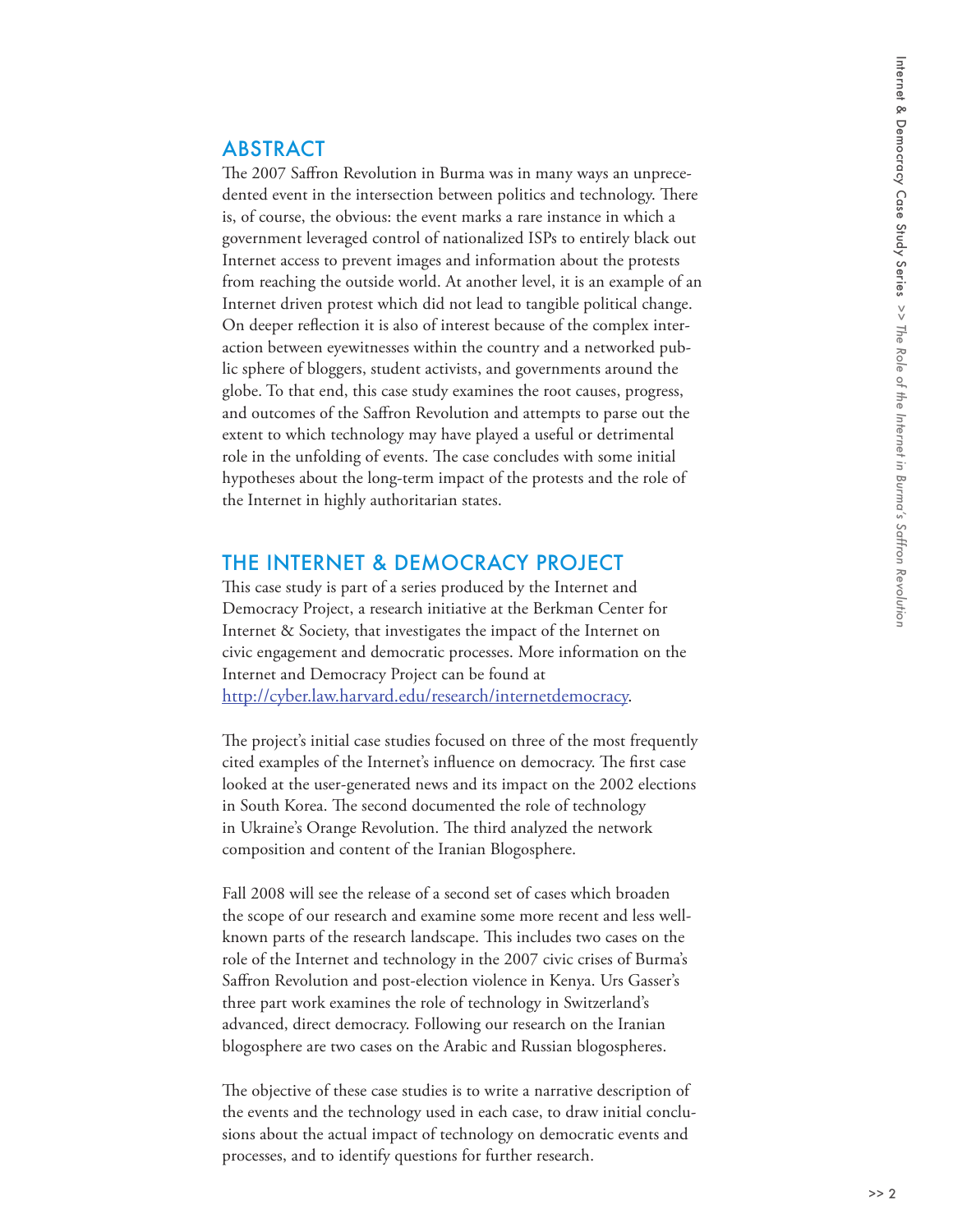# Table of Contents

#### 4 INTRODUCTION

# Historical Background to the 4 Saffron Revolution

 Early Years after Independence Rise of the Military Consolidation of the Junta's Power The Saffron Revolution

#### The Effect of the New Mass Media Model 6

## on Authoritarian Regimes

 The Old Mass Media Model in Burma The New Mass Media Model in Burma The Saffron Revolution and the New Mass Media Model

## $9$  ) THE ROLE OF THE INTERNET II

## Transnational Mobilization

The Genesis of Digital Activism in Burma The First Successful e-Campaign The Rapid Growth of Digital Activism The Saffron revolution and Transnational Mobilization

#### 12 THE IMPACT OF THE INTERNET II

#### Authoritarian Regimes

State Control over the Internet in Burma The Burmese People's Counter Movement The Saffron Revolution and the Government's Response

# 14 DEBATING THE IMPACT OF THE Burmese Protests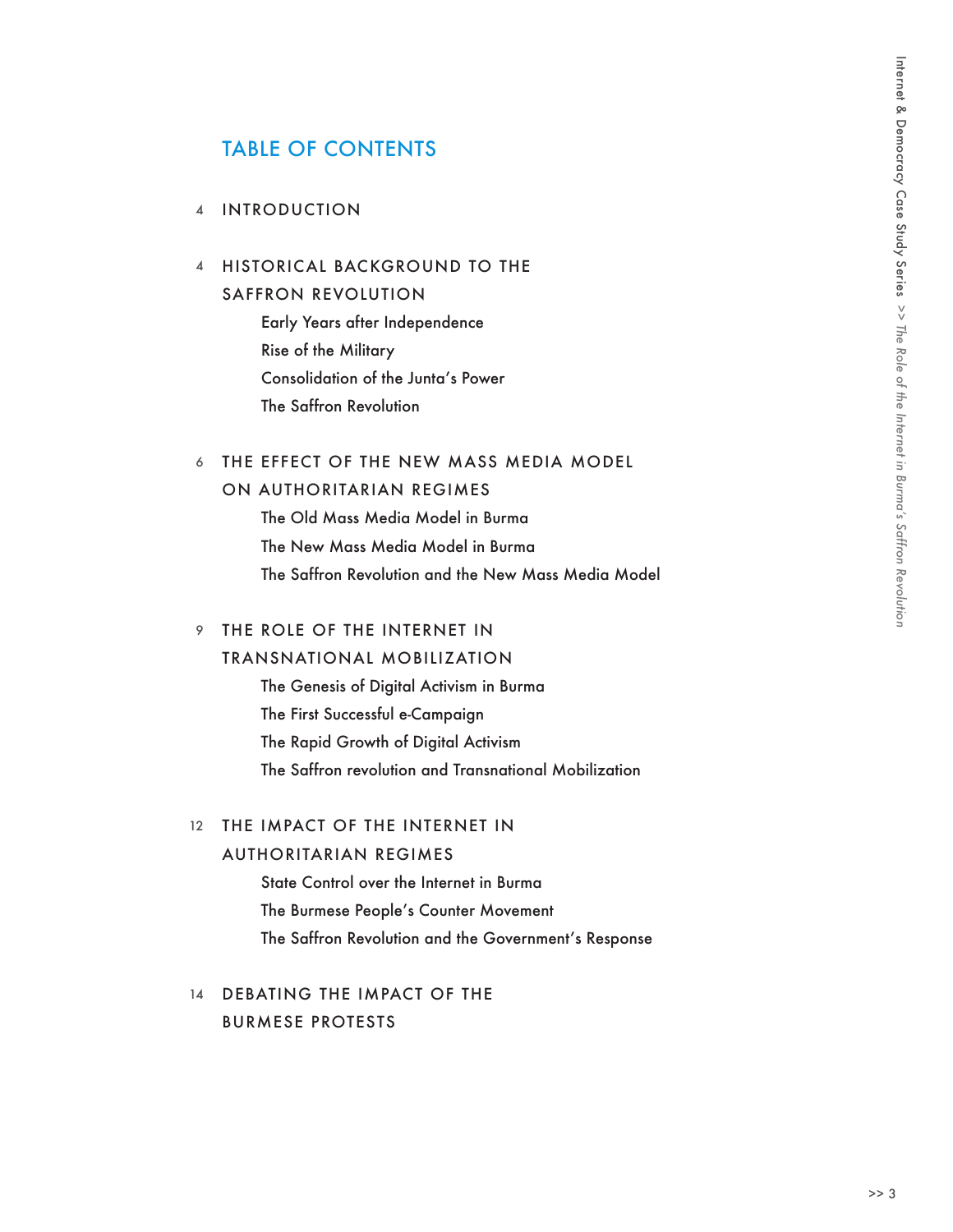# **INTRODUCTION**

In September of 2007, the world witnessed another uprising by the people of Burma against the military regime that has run the country since 1962. Due to the tightly controlled media environment in Burma, it is generally difficult to get access to information about the situation on the ground, especially during times of citizen unrest. This protest, however, was different.

The movement that came to be known as the Saffron Revolution caught global attention as bloggers and digital activists flooded cyberspace with grainy images and videos of saffron-robed monks leading large, peaceful demonstrations against the government. Burmese citizens took pictures and videos, many on their mobile phones, and secretly uploaded them from Internet cafes or sent digital files across the border to be uploaded.

When the government cracked down on the demonstrators, killing monks, civilians, and even journalists, the world watched in horror as the Internet gave people outside Burma a peek into what was actually happening inside the country. Activists from around the world joined the democratic struggle through protests and demonstrations in their respective countries. Many governments issued strong statements against the regime.

On September 29, in a desperate attempt to keep the world from knowing about events in Burma, the regime completely shut down the country's Internet connection and disabled international mobile phone connections in an unprecedented attempt at a total information blockade. The country was cut off from the international Internet gateway for nearly two weeks. The government's severe response indicates its need for total information control, as well as the difficulty of controlling the networked public sphere compared to traditional media.

The recent history of Burma is an interesting case of the role of the Internet in protests and transnational democracy movements. However, in this case it is an example of a situation where Internet-driven protests did not lead to political change, which is worth understanding in its own right. The significance of the Internet on the Burmese pro-democracy movement is also worth analyzing from several perspectives, including:

- The effect of the 'new mass media model' in fostering the democratic behavior of citizens;
- The role of the Internet in transnational mobilization;
- The impact of the Internet in authoritarian regimes and their response to citizen unrest.

The Internet has created a platform that allows individuals living under authoritarian rule to send information to the outside world, something that was much more challenging in the pre-Internet era. It is also an efficient tool for people from across the globe to organize pro-democracy protests and campaigns. Overall, the Internet has brought about a new dimension to political activism. However, the level of information control within authoritarian countries seems to have important ramifications on the efficacy of Internetbased political activism. The uprising in Burma is ultimately an example of a protest where digitally network technologies played a critical role, but where the protests failed to lead to major political change. As discussed at the end of this paper, the lasting impact of the protests is debatable, and potentially both positive and negative. Let us first turn to Burma's recent political history before investigating the Internet's impact on the Saffron Revolution.

# Historical Background to the Saffron Revolution

Burma, the largest country in Southeast Asia, is situated in an important geopolitical location bordering some of the biggest emerging powers in Asia, namely China, India, and Thailand. Migration over the past few centuries has made the Burmese population racially diverse.<sup>1</sup> Tensions along racial lines have nearly always existed and have been one of the main challenges to national unity.

## Early Years after Independence

Burma was ruled by a local monarchy until the British dethroned the last king of Burma in 1885. It was part of the British Empire in South Asia until 1937, when it became a separately administered territory, independent of the Indian administration.<sup>2</sup> After the Second World War, the United Kingdom was too weak to retain control over Burma and began to gradually transfer power to local leaders.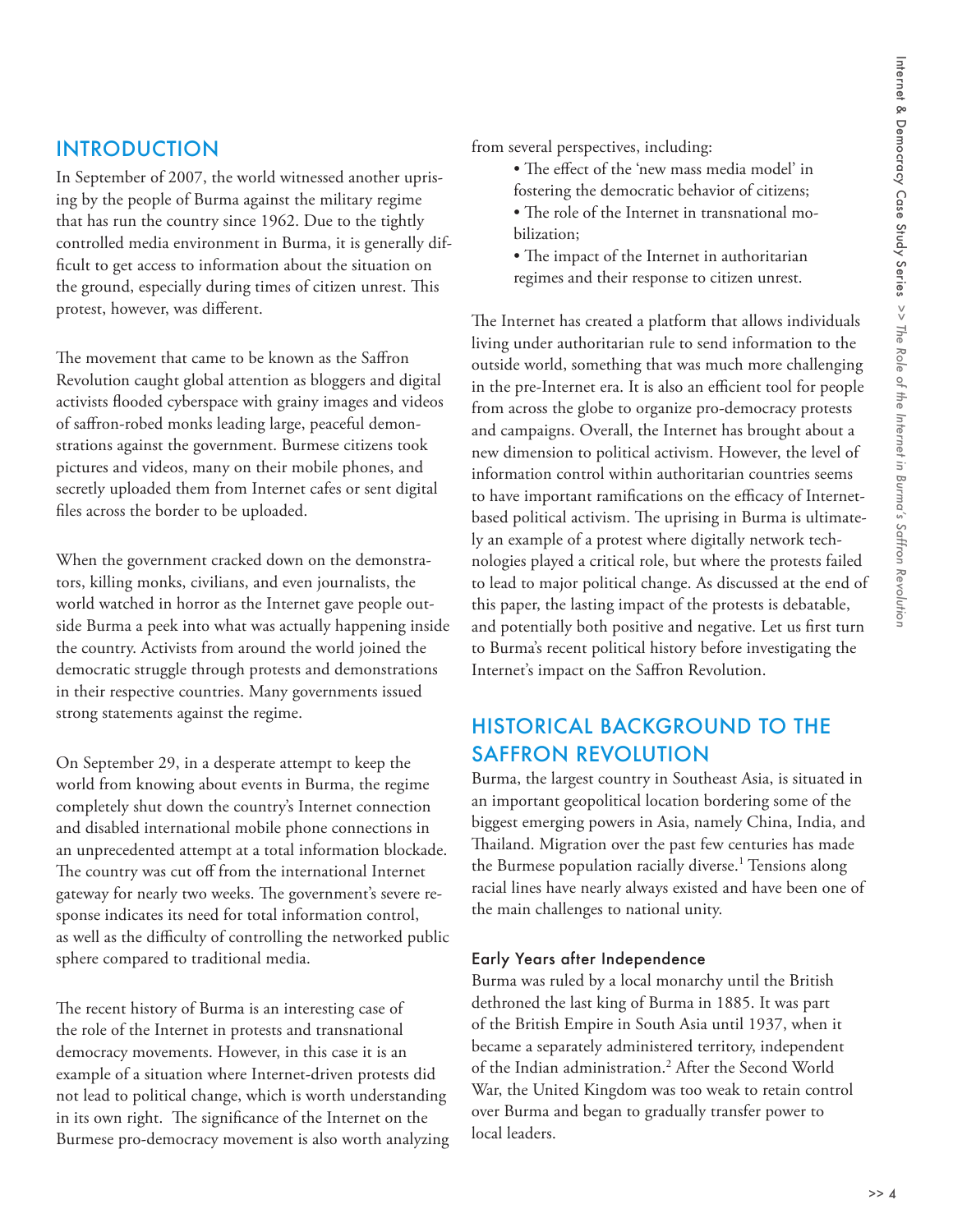Burma became independent from Britain in 1948 through successful negotiations led by the nationalist leader, Aung San. He also had the additional challenge of unifying different local ethnic factions under the Union of Burma. Aung San was assassinated along with a host of other leaders before the declaration of independence. Deprived of many of its nationalist leaders who were key players in national unification, the country soon plunged into civil unrest and interethnic conflicts. The democratically elected government, which was formed by a power sharing arrangement among major ethnic groups, proved largely incapable of controlling racial tensions and civil unrest as ethnic factions took up armed struggle to demand independence from the Union of Burma.<sup>3</sup>

#### Rise of the Military

The inability of the elected government to maintain control led to unprecedented growth in the strength of the armed forces, which ultimately staged a coup in March 1962 under the leadership of General Ne Win. He established a socialist regime in the country under a newly formed political party, the Burma Socialist Program Party (BSPP), nationalized private enterprises, and by 1964 dissolved all other parties.<sup>4</sup>

The economy faltered under Ne Win's. Although it was once one of the world's largest rice exporters, by 1987 it was one of the ten poorest countries in the world. There were numerous protests—often led by students—which were put down by Ne Win's soldiers and routinely led to the closure of universities. While the economy collapsed, the army continued to grow in size and strength.<sup>5</sup>

The protests against Ne Win culminated in August of 1988, when a student-led uprising led to widespread prodemocracy demonstrations. The unrest began when students at the Rangoon Institute of Technology organized campus protests. The military responded by killing a student activist, provoking a large-scale uprising that began on August 8, 1988 that became known as the '8888 Uprising.' Students were joined by people from all walks of life, including monks, teachers, and day laborers. The military opened fire on the peaceful protest, killing at least three thousand demonstrators.<sup>6</sup>

As the uprising spread across the nation and spun out of

control, the government of General Ne Win fell, only to be replaced by another military dictator, General Saw Maung, who declared a state of emergency to gain control of the situation. He soon declared himself the prime minister and promised to hold a free and fair election to transfer power to a democratically elected government. He formed the State Law and Order Restoration Council (SLORC), which consisted of senior military personnel, to run the affairs of the country until the promised election.<sup>7</sup>

Aung San Suu Kyi, the daughter of assassinated leader Aung San, gained national recognition during the 1988 uprising. In September 1988, she founded the National League for Democracy (NLD) and formed a formal political platform for pro-democracy movements in the country. She was placed under house arrest in July of 1989 when she refused the junta's demands to leave the country.

The election promised by military leaders was held in May 1990, and saw the National League for Democracy win an overwhelming majority of seats. However, the SLORC refused to relinquish power and instead arrested many newly elected MPs, while many others fled to neighboring countries. The elected assembly never had the opportunity officially meet. The NLD also lost strength as many of its leaders were either in jail, under house arrest, or forced into exile.

#### Consolidation of the Junta's Power

Senior General Than Shwe assumed power in 1992 and has served as the head of the ruling military junta ever since. There have been occasional uprisings between 1992 and the Saffron Revolution, usually led by students. The government has put down each protest with arrests, torture, and political executions. In 1997, the military junta renamed SLORC the State Peace and Development Council (SPDC) in an attempt to rebrand itself. The prodemocracy leader, Aung San Suu Kyi, remains under house arrest, and many other pro-democracy leaders are either in jail or exile.<sup>8</sup>

Some experts argue that external diplomatic pressure has not had a significant impact on the military junta's control of the government.<sup>9</sup> With diplomatic and trade support from its powerful neighbors, including China, India, and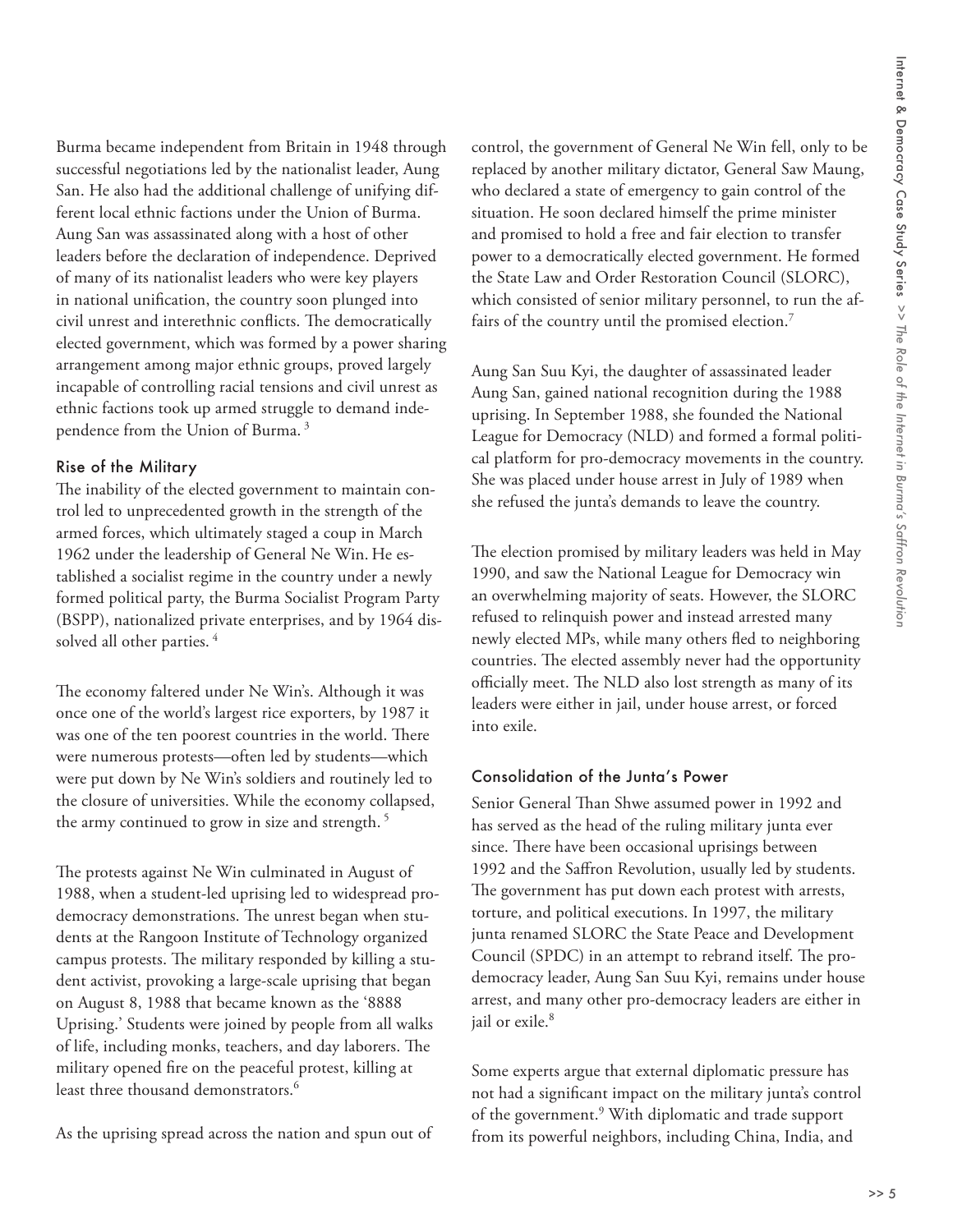Russia, threats of sanctions from the U.S. and British governments have had little impact. There are also those who argue that Western economic sanctions often hurt average Burmese citizens while inflicting minimal pain on the government <sup>10</sup> since Burma's primary trade partners are China, Thailand, India, and Japan.<sup>11</sup>

#### The Saffron Revolution

The Saffron Revolution was the first major nationwide uprising since 1998. The origin of the revolution can be traced back to August 15, 2007 when the military government announced the end of government subsidies for diesel fuel and natural gas. This precipitated an immediate and significant hike in the price of diesel fuel and natural gas, which quickly created inflationary pressure on basic commodities such as rice and cooking oil. By August 19, hundreds of civil society activists and NLD party affiliates started to march through the streets of Rangoon. Although the participants in these marches were severely harassed and beaten, the protest quickly spread to other parts of the country.<sup>12</sup>

By late August, scores of Buddhist monks began to join in protests against the government. On September 5, a group of monks was attacked by a pro-government militia, who tied monks to poles, beat, and disrobed them.<sup>13</sup> The news of this incident renewed waves of protest around the country since monks are a revered segment of society in Burma's Buddhist culture.<sup>14</sup> The All Burma Monks Alliance (ABMA), an organization formed during the Revolution to coordinate protests, demanded a formal apology from the government. When the government refused, tens of thousands of monks, surrounded by other civilians, began to march in the streets of several Burmese towns during the week of September 17.<sup>15</sup> The military government had not seen a protest of this scale in almost twenty years and appeared largely unprepared for it.

The government attempted to control the situation through mass arrests, torture, and murder. Pro-government forces raided monasteries and detained suspected marchers. The number of protesters killed during the Saffron revolution ranges from thirteen<sup>16</sup> by the government, to thirty-one according to the UN Human Rights Council, to estimates as high as several hundred by pro-democracy groups.<sup>17</sup> The government was able to stop the protests,

and afterwards security forces continued to search for suspected protesters and carry out political executions.<sup>18</sup>

# The Effect of the New Mass Media Model on Authoritarian Regimes

Yochai Benkler argues that the Internet has created tremendous possibilities for the media, even under autocratic regimes. He argues that before the Internet, or under the old mass media model, there were limited points of media production since the cost of producing content was high. This made it easy for authoritarian regimes to capture and control media outlets. With the advent of the Internet, the scenario has changed drastically.<sup>19</sup>

According to Benkler, the new mass media model has had two major features: 1) The Internet has drastically reduced the cost of producing and publishing media content since there are only minimal barriers to creating Web content, and; 2) The Internet has also decentralized and distributed media production, which makes it much harder for authoritarian regimes to capture media outlets. Burma presents a particularly compelling case for comparison of the pre-Internet scenario and the new mass media model.<sup>20</sup>

#### The Old Mass Media Model in Burma

Despite the strict control of the Burmese media today, it was not long ago that Burma had one of the least restrictive and relatively sophisticated press environments in Asia. The roots of Burmese press freedom date to the colonial era when several newspapers played a significant role in the rise of the nationalist movement in the 1920s. Many editors and journalists from these newspapers became influential political figures during Burma's independence movement. One, Ba Choe, editor of the journal *Deedok* and founder of the Fabian Society in Burma, embodied the relative freedom and prestige of the press during the 1930s and 1940s.<sup>21</sup>

On July 19, 1947, Aung San was assassinated along with *Deedok* editor Ba Choe, allegedly by their political opponents. On the same day, U Saw, the editor and founder of *Thuriya*, one of the most outspoken newspapers at that time, was arrested and later hanged on charges of murder. By the time the Union of Burma was formed in January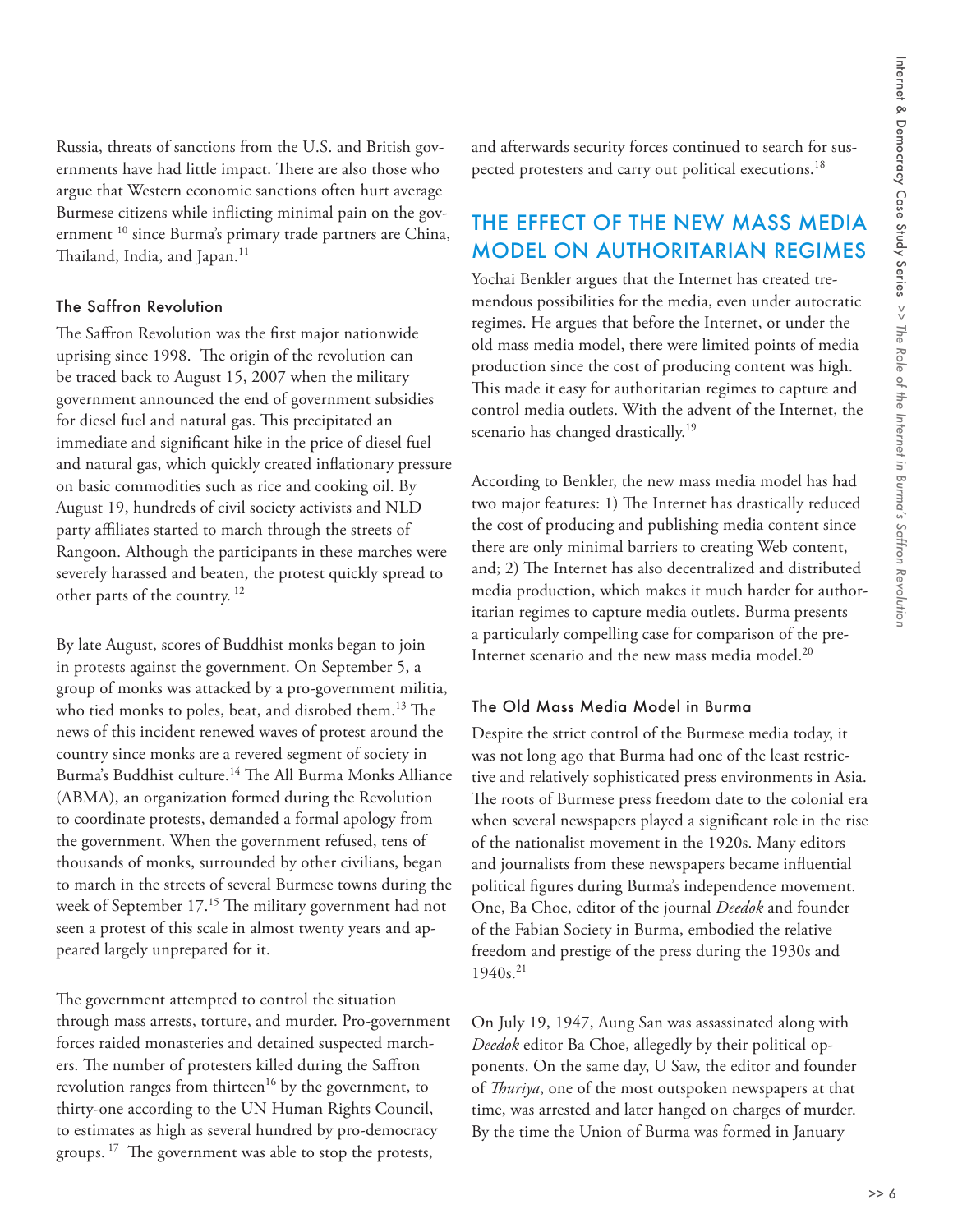1948, many prominent leaders and journalists involved in the independence movement had been either assassinated, jailed, or forced into exile.<sup>22</sup>

When General Ne Win seized power in March 1962, one of his first steps was to establish the Soviet-style Printers and Publishers Registration Act, which, ". . . required the approval by a censor of anything that is written and distributed in the country, including all books, magazines, other periodicals, song lyrics, and motion picture scripts — in most cases before the material is distributed, and sometimes before it is printed."<sup>23</sup> The government also created the Press Scrutiny Board to oversee the process of censorship.<sup>24</sup>

In early 1963, the government arrested the editor of the *Nation*, an outspoken defender of press freedom, and closed down the newspaper, thus setting in motion a process that would lead to a ban on all private newspapers by December 1966. In July 1963, the military launched its own daily newspaper, *Loktha Pyithu Nezin* (The Working People's Daily), and formally took over another newspaper, *The Guardian*. In 1969, two more newspapers were nationalized including *Myanma Alin* (The New Light of Burma), one of the oldest newspapers in the country. In the end, only six newspapers remained, all of them owned and controlled by the military government.<sup>25</sup>

The government also severely restricted the import of international newspapers and magazines. In order to further prevent uncensored information from leaving the country, locally-based foreign news agencies were forced to appoint local Burmese citizens as their correspondents, and those appointments had to be approved by the government.<sup>26</sup>

The government has retained strict control over TV and radio as well. In 1985, the Ministry of Communications, Posts, and Telegraphs enacted a special Television and Video Law that required compulsory licensing of TV sets, video machines, and satellite television. While it was more difficult to get access to foreign TV channels, those in Burma still had limited access to Burmese-language broadcasts of BBC Radio and Voice of America.<sup>27</sup>

The Burmese government is one of the more successful au-

tocratic regimes to take advantage of the 'old media model,' which lends itself to relatively easy control. The government does this through strict oversight, nationalization of media outlets, and strict censorship laws. There are numerous accounts of journalists who have been jailed, tortured, killed, or exiled using the 1962 Printers and Publishers Registration and 1985 Television and Video Law,<sup>28</sup> including the arrest of the editor of the weekly *Myanmar Nation*, in February 2008.<sup>29</sup>

In Burma today, the traditional media are completely controlled by the state, including three newspapers, three TV stations, two radio stations, and one news agency.30 However, with respect to online media, the case is different. With the emergence of the Internet during the early 1990s, the military government's media policies began to evolve in reaction to the challenges posed by the online environment.

#### The New Mass Media Model in Burma

With the rise of the Internet as a widely available resource in the early 1990s, several pro-democracy Burmese expatriates began to communicate over an electronic mailing list called *seasia-l*, which was used for discussions about Southeast Asia. Among the early users was Coban Tun, who used *seasia-l* to post information and news about Burma gathered from various online sources (such as the Usenet system) and newspaper reports.<sup>31</sup>

In 1994, BurmaNet emerged as the first source of online news about Burma, particularly information about human rights abuses collected primarily from newspapers in Thailand.32 It remains one of the major aggregators for news about Burma.33 A grant from the Soros Foundation provided a boost to this early effort, which quickly attracted the attention of many Burmese expatriates and Burma sympathizers. $34$  During the early years of the Internet, the Burmese government likely did not foresee that the Internet would become an alternative news source that would also launch a new breed of dissenters: digital activists.

In the mid-1990s, online news sites dedicated to the promotion of democracy in Burma began to emerge. This was a significant step forward compared to earlier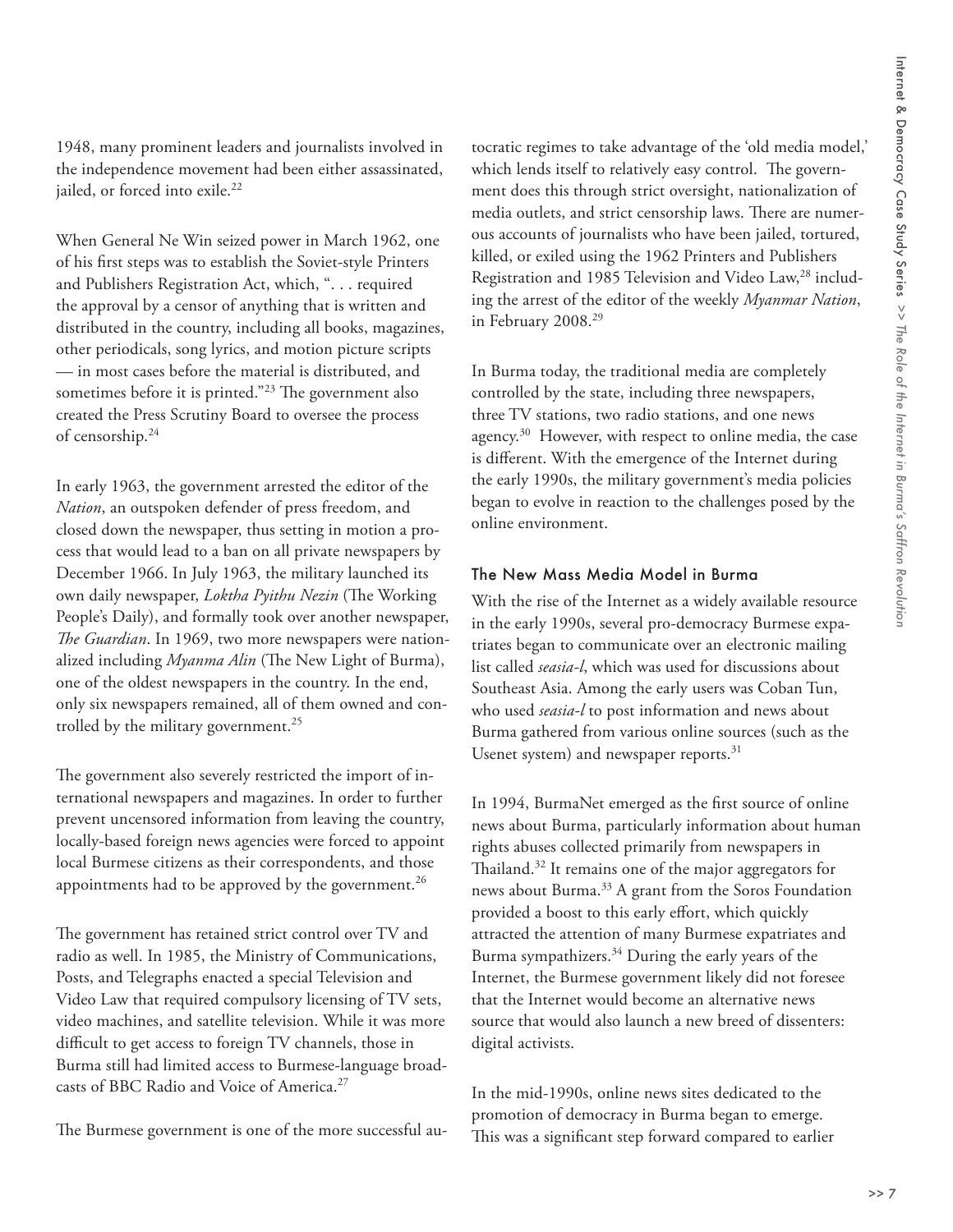online news groups and mailing lists, which only collected materials from mainstream media sources. Websites such as Irrawaddy (www.irrawaddy.org), Mizzima News (www.mizzima.com) and Democratic Voice of Burma (www.dvb.no) which were established by Burmese journalists living in exile began to gradually generate independent news about Burma. Many of these sites were based in Thailand and were closely affiliated with pro-democracy movements.<sup>35</sup> The Internet allowed users to become creators of content instead of just consumers of information.

With no easy way to stop the information flow in cyberspace, the military government began to actively promote its own views online. A military representative regularly transmitted the regime's official statements on BurmaNet and the *soc.culture.burma* newsgroup, and also sometimes participated in online discussions and debates.<sup>36</sup>

In 1996, the government stepped up its efforts to curb production of unauthorized online media content with the establishment of the Computer Science Development Law, which prohibited ownership of a computer, modem, or fax machine without prior approval of the Ministry of Communications. It further prescribed a prison sentence of seven to fifteen years for violators. The law also established harsh measures against the establishment of computer networks without government approval.<sup>37</sup>

The government also created its own online platforms to compete with BurmaNet, including its own electronic mailing list, MyanmarNet. As one might expect it was strictly moderated and presented official news and policy statements—many lifted from the state-controlled newspaper *New Light of Myanmar*. Two government Websites, myanmar.com and myanmar-information.net, were also established and regularly provided government approved information about Burma. The first is an official government portal with links to national government agencies and newspapers. The second is a daily compilation of news items coming from various government sources. These sites are also used to address international accusations against the regime. 38 Some believe that the Internet is used by the junta to "misinform, divide and intimidate." According to an activist based in Ireland:

Before the Net, the regime had no real voice

in the world. Now, it has its own platform to woo naive potential tourists and provide information for business interests. The multilingual www.myanmar.com attempts to paint Burma as a peaceful, beautiful, welcoming place. Most people will not be fooled by the blatant disinformation, but inevitably it gets through to some.  $39$ 

## The Saffron Revolution and the New Mass Media Model

Online dissemination of news and information about the Saffron Revolution represents perhaps one of the most notable manifestations of the new mass media model. Despite efforts by the government to control all media outlets, this attempted revolution demonstrated that the Internet does not lend itself easily to control. Seemingly benign technologies such as cell phones are sufficient for taking images and videos and passing them to the outside world through the Internet—something that was unimaginable under the old mass media model.

By the time of the Saffron Revolution, Internet penetration rates and interactive technologies had progressed substantially compared to the early years of the Internet. With the advent of Web 2.0 technologies, users can also become publishers of text, audio, and video instead of just receiving text based information. Also, with advances in data compression software, large video and audio files can be uploaded and shared much more easily than in the past.

The new mass media model during the Saffron Revolution was characterized by citizen journalists, Internet cafe users inside Burma, pro-democracy bloggers from across the globe, and online newspapers based abroad. Digital activists in Burma took full advantage of the opportunities that the Internet offered. Despite high risks, they managed to anonymously upload images and videos from local Internet cafes, email them to friends and relatives outside Burma or pass them physically across the border to individuals in Thailand, to be uploaded to the Internet. Preetam Rai, a Southeast Asia editor of Global Voices Online, noted:

> It was surprising to see new blogs sprouting up [in Burma] in the initial stages of the protests and posting images, etc. There, kids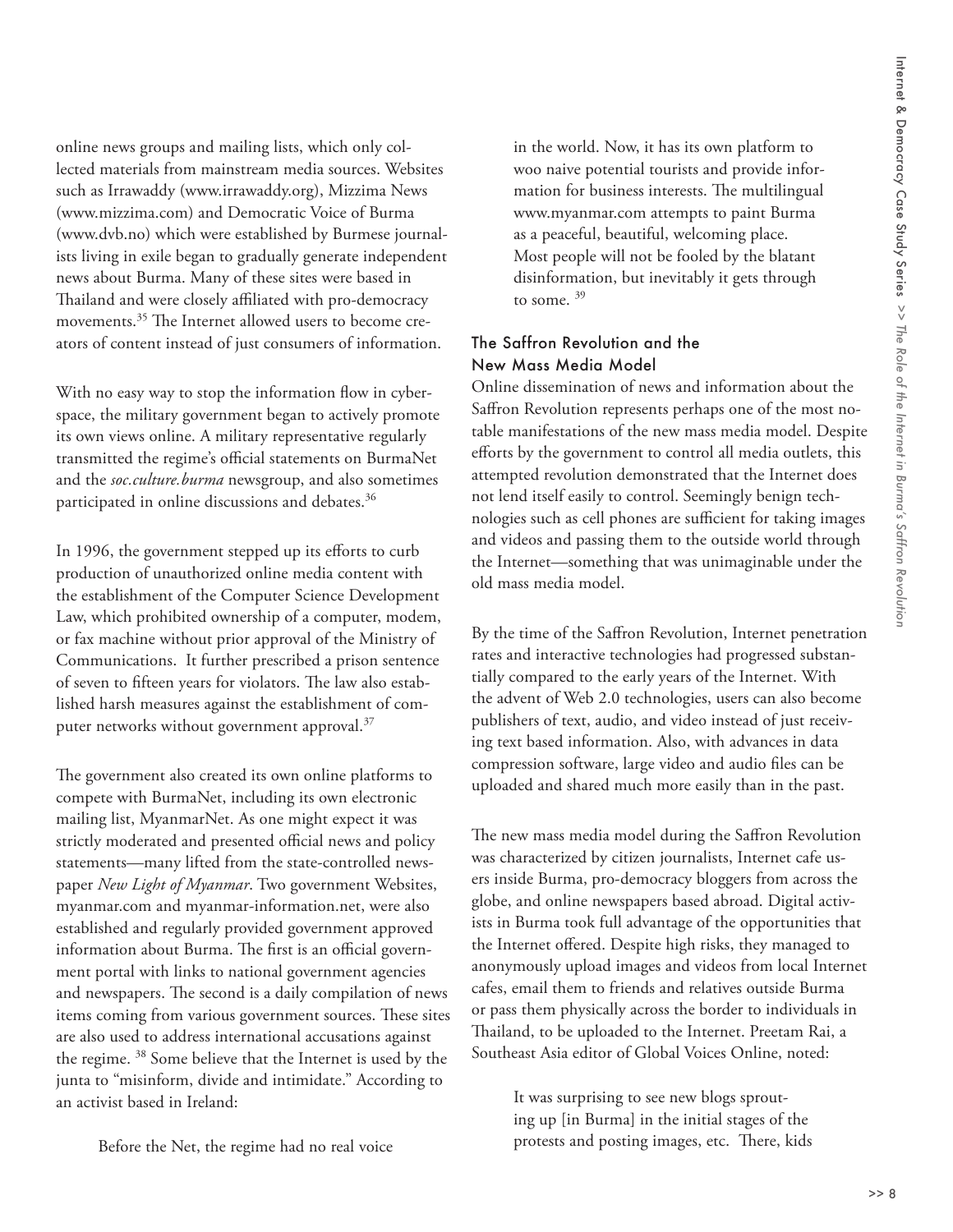were smart enough to post anonymously and tech savvy enough to use alternative posting methods when the blogger.com domain was blocked.<sup>40</sup>

Bloggers from across the world flooded the global blogosphere with images, audio, and video from Burma. Burmese born blogger Ko Htike, based in London, reported to BBC News that about ten people inside Burma regularly sent him materials from Internet cafes, via free hosting pages, or sometimes by email. 41 Online news sites such as Irrawaddy.com quickly started compiling these images to form coherent visual supplements to their news and opinion sections about the events in Burma.

During the Saffron Revolution, the major source of information was content such as amateur video taken by ordinary citizens, instead of that created by professional journalists. Most traditional news outlets—including the Associated Press, Reuters, CNN, and BBC—regularly ran grainy video and images from citizen journalists and even tourists who were eyewitnesses on the ground.<sup>42</sup>

In a desperate measure to curb news from inside Burma leaking to the outside world, the government shut down the Internet completely and temporarily suspended most cell phone services on September 29. The Saffron Revolution is an example of the power of a Web 2.0-enabled Internet, which allows individuals to create news as it unfolds and to spread it rapidly to the global blogosphere and mainstream news outlets. However, the Internet infrastructure in many developing countries is still tied to telecommunication companies or utilities which are often state controlled and can be used to limit access to the Internet, or in the case of Burma, to completely shut it off.

# The Role of the Internet in Transnational Mobilization

It has been argued that the Internet has had an important role in cross-border mobilization around national or global causes.43 Older information technologies such as the telephone or fax are expensive and often practically irrelevant when organizing international campaigns spanning several cities or countries. The distance between the campaign participants and the speed in which the organizers have to

strategize and take decisions necessitates heavy dependence on the Internet.

Andrew Chadwick argues that the Internet has allowed for easier organization of international campaigns. He cites as an example the Zapatistas movement, in which Mexican separatists tried to garner support from international civil society through the Internet.<sup>44</sup> The recent history of the Burmese pro-democracy movement also presents an interesting case of transnational mobilization via the Internet. What is perhaps different about the Burmese case, as opposed to the Zapatistas movement, is the fact that due to severely limited Internet access inside Burma, much of the cyber activism surrounding democracy in Burma has originated outside the country with links to locally-based activists.45 Preetam Rai, who has been closely following the Burmese blogosphere for the last two years, commented:

> The online population in Burma comes mostly from the bigger cities and mostly students and young professionals. Their blogs are generally about popular culture, technology and life in general and one would not expect political content. Once in a while some of these bloggers would touch on politics but they would always use vague terms and quickly change topics if the discussion becomes heated. Most people involved in anti-government postings were Burmese exiles.<sup>46</sup>

Ethan Zuckerman, co-founder of Global Voices and a fellow at the Berkman Center for Internet and Society at Harvard University, backs up Rai's analysis, "Cyber activism inside a country can work if there is not a high degree of fear. In Burma, people are generally terrified about writing against the government due to the numerous cases of arrest and torture."<sup>47</sup>

Many Burmese dissidents in exile operate along Burma's borders, mostly concentrated in Thailand and India, who regularly monitor the junta's activities with respect to human rights violations, economic and social policies, and censorship. They use the Internet to send information to pro-democracy activists around the world through blogs and more formal media channels such as online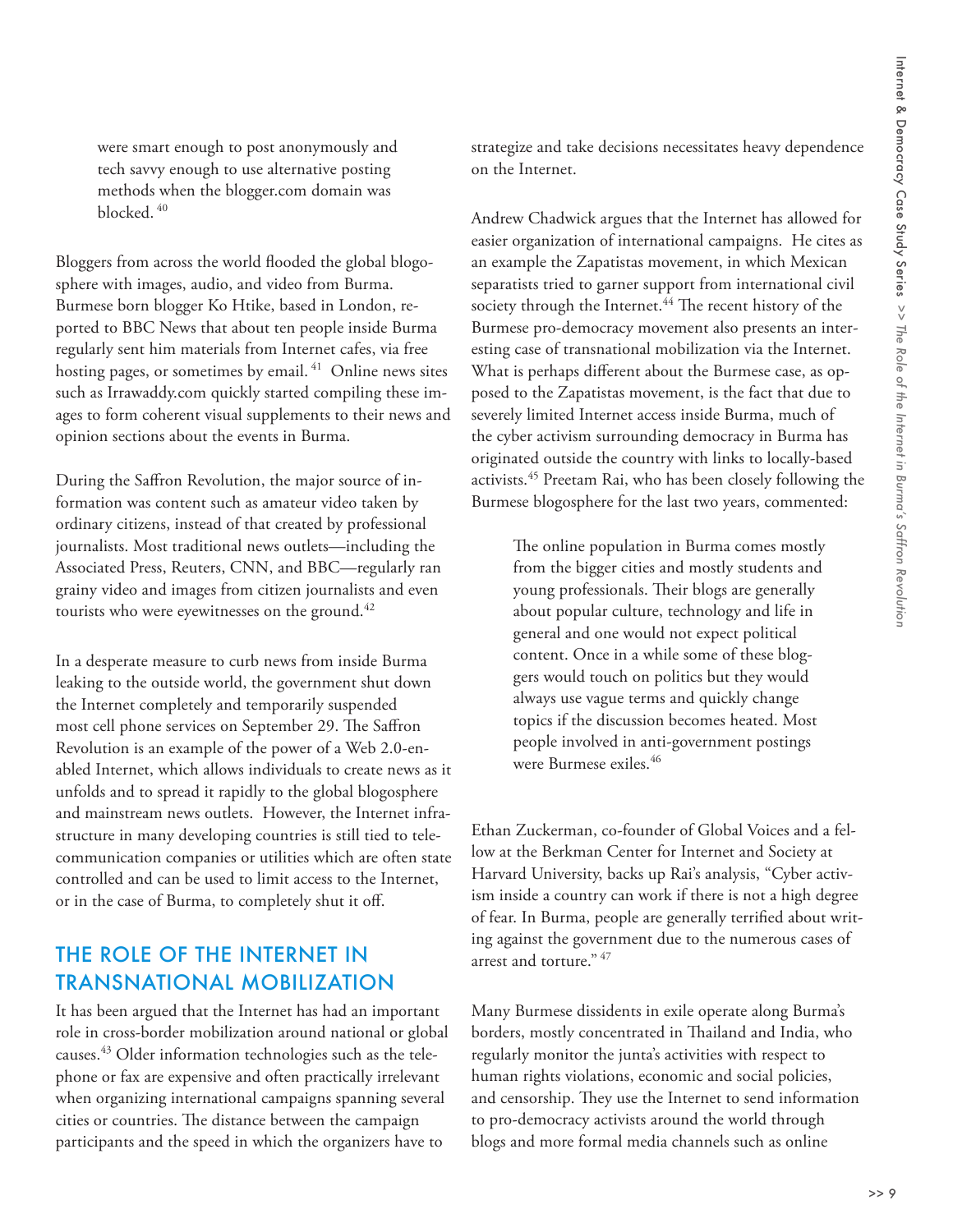newspapers and magazines. Over the years, the Burmese dissidents have increasingly realized that the option to restore democracy in Burma through armed struggle is fading due to the rising strength of the armed forces and the support of neighboring countries that supply weapons to the regime. Consequently, they have increasingly attempted to defy the junta through diplomatic pressure and attempts to sensitize foreigners, including those in the United States and United Kingdom, to the plight of the Burmese in hopes that those governments will then exert pressure on the Burmese government.<sup>48</sup>

#### The Genesis of Digital Activism in Burma

The seeds of an international movement for democracy in Burma were sown in the 1980s by organizations such as the US-based Committee for the Restoration of Democracy in Burma (CRDB), which also has chapters in other parts of the world. After the 1988 revolution, many students and activists fled Burma and spread across the world and eventually formed the All Burma Student Democratic Front (ABSDF) which began to connect with international political and pro-democracy organizations, raise humanitarian aid for Burmese refugees, and organize demonstrations and vigils in front of Burmese diplomatic outposts. 49 The award of the Nobel Peace Prize to Aung San Suu Kyi in 1991 provided a major boost to this international movement and helped attracted many non-Burmese to the cause. The emergence of the Internet in the early 1990s added a new dimension to transnational mobilization.

By the mid-1990s, students at universities in the developed world had access to the Internet and email. With the spread of news about the reality of life in Burma through various Internet-based sources, digital activists around the world began to communicate through email, listservs, and usenet groups about strategies to organize protests and raise awareness about Burma. By this time, the Internet had become more than a source of news and information—it had become an effective organizational tool.<sup>50</sup>

The Free Burma Coalition (FBC) based at the University of Wisconsin, Madison and led by Burmese exiled dissident, Muang Zarni, was one of the global leaders in the Burmese pro-democracy movement. By 2000, the FBC, according to Zarni, had chapters in, "Roughly 150 colleges and

universities, thirty high schools, over one hundred community-based Burma support groups, and individual supporters in twenty-eight countries scattered in Asia, Australia, North America, and Europe," from humble beginnings in the mid-1990s . 51

The first concrete step that the FBC took was to organize an international event on October 27, 1995, which was publicized as the International Day of Action for a Free Burma. Combined with video documentaries and a Web site (http://wicip.org/fbc) dedicated to the cause, this quickly generated a significant interest about the situation in Burma at a number of universities in the United States. Many students joined the protest movement, which began to take the shape of full-fledged campaigns organized mainly through the Internet.<sup>52</sup> According to Zarni, a sense of loyalty, commitment, and camaraderie formed among the participants of this online campaign even though most had never met in person.<sup>53</sup>

#### The First Successful e-Campaign

Inspired by the success and reach of the International Action Day, several student groups across the United States launched a well planned campaign to persuade several large multinational corporations to pull their investments out of Burma. One of the most prominent online campaigns grew out of Harvard University when a group of students joined an ongoing campaign to convince PepsiCo, one of the largest investors in Burma, to divest. They started a boycott of Pepsi products on campus, pressured dining services to end their business with PepsiCo, repeatedly called relevant Massachusetts legislators, and attempted to make PepsiCo's shareholders aware of the Burmese junta's oppressive regime—much of it done through the use of emails, listservs, and newsgroups.<sup>54</sup>

On June 25, 1996, Massachusetts passed legislation that banned corporations with investments in Burma from contracts with the Commonwealth of Massachusetts. Soon afterwards, several large multinational corporations withdrew from Burma, despite criticism of the Massachusetts legislation by several countries.<sup>55</sup> It is difficult to assess exactly how much of an impact online activism had on this turn of events, but it did help to produce coordinated, global protests. Due to the reach of the Internet, it mattered little that Massachusetts itself had a small Burmese community.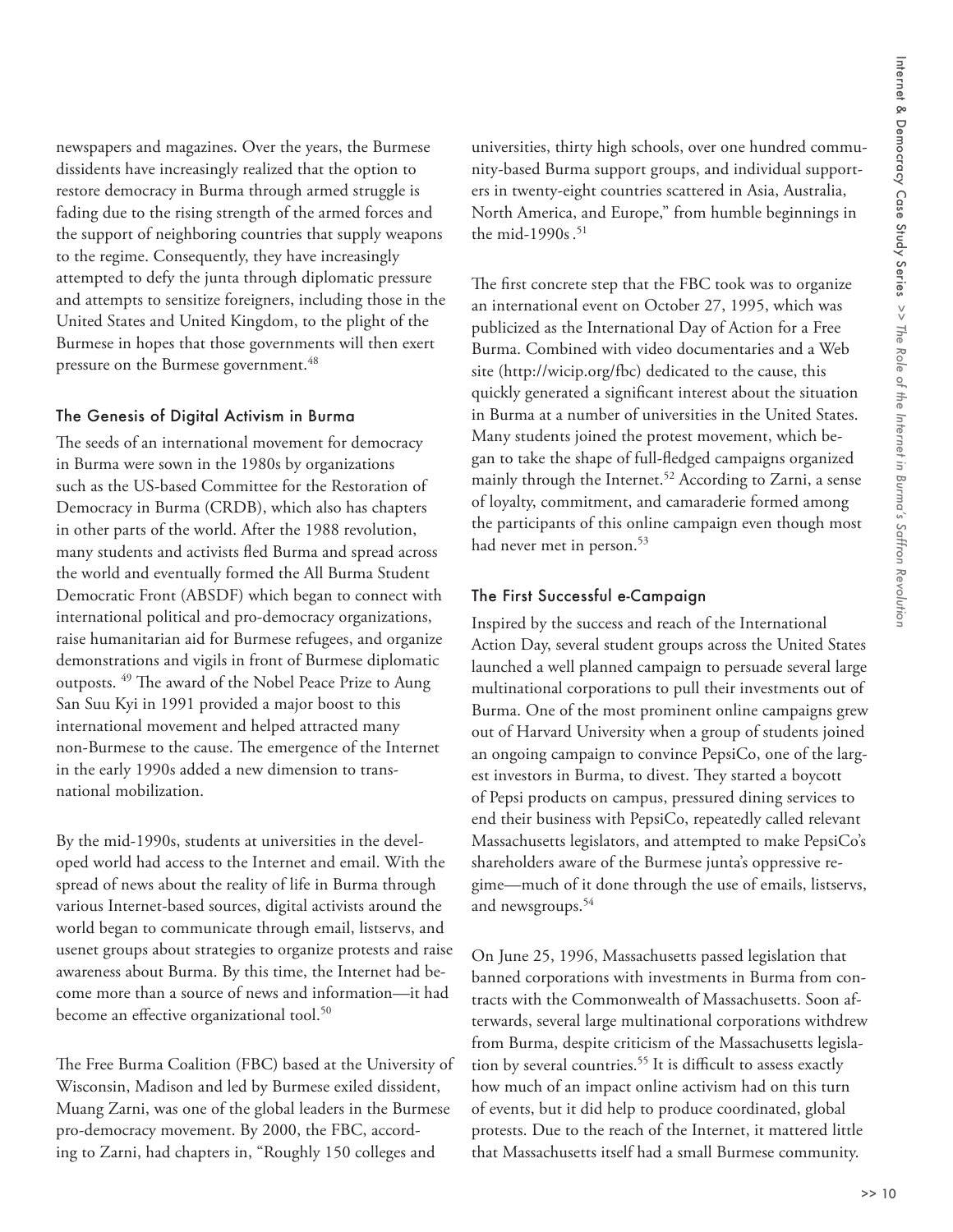#### The Rapid Growth of Digital Activism

Within the span of about a decade, Burmese dissidents in exile and digital activists from around the world have managed to turn a crisis in Burma, that relatively few outside Southeast Asia were aware of, into a global campaign. Much of it has been possible due to the reach of the Internet. According to Muang Zarni, "In as many as twenty-eight different countries, Burmese dissidents and their supporters have made use of the Internet to form coalitions and share strategies in their efforts to weaken the grip of the military rulers of Burma." <sup>56</sup>

One of the campaigns primary Web sites for coordination—freeburma.org—provides links to the major campaigns based in the United States, United Kingdom, and Canada. With full-time professional staff, the US Campaign for Burma (USCB) is one of the more established and active organizations dedicated to the creation of public and diplomatic support for democracy in Burma. Its board and staff include former Burmese student activists, former political prisoners, former Congressional staffers, and experienced human rights advocates.<sup>57</sup> Their activities range from mobilization of celebrities and information campaigns to visiting refugee camps along the Thai-Burmese border. The group also works closely with the US Congress on key diplomatic issues regarding Burma.<sup>58</sup>

The Burma Campaign UK (BCUK), established in 1991, is another one of the more active organizations in this space. The group's explicit goal is to restore democracy in Burma and to ensure the permanent release of Aung San Suu Kyi. BCUK's activities center around lobbying the United Kingdom and European Union governments to impose harsh economic and political sanctions on Burma.<sup>59</sup> One of their most widely publicized campaigns aims to pressure French oil giant Total Oil; one of the largest investors in Burma. The organization's online tools include an active blog (www.totaloutofburma.blogspot.com) and a Facebook group (www.facebook.com/group.php?gid=6833508763). The BCUK has partnered with other organizations to create a 'Dirty List' of companies that have business interests in Burma and contact information for each.<sup>60</sup>

The Saffron Revolution and Transnational Mobilization

The Saffron Revolution resulted in a major online international campaign. As domestic protests intensified and grainy images and videos swamped the Burmese blogosphere, the Burma Campaign UK—with support from Amnesty International, the US Campaign for Burma, Avaaz.org, and other organizations—coordinated the Global Day of Action for Burma on October 6, 2007. This event included protesters in thirty countries and almost one hundred cities across the globe including Sydney, Ottawa, Paris, Hong Kong, Delhi, London, New York, and Washington D.C.<sup>61</sup> Protesters in each city organized peaceful rallies in strategic locations to increase awareness of the monk-led revolution in Burma.

The Global Day of Action was organized almost completely online. This included the more than three hundred thousand members of the Facebook group 'Support the Monks' Protest.' 62 To drum up support and awareness among bloggers before the event, an International Bloggers' Day for Burma, a 'blog blackout' day, was organized on October 4. Bloggers that took part did not write posts that day and displayed banners on their blogs with only the words 'Free Burma.'<sup>63</sup>

It is debatable whether an international protest of this scale would have been possible without the Internet. While there is no strong evidence that these protests have actually led to any major policy changes, it possible that they have created global awareness about Burma and may have prompted certain political leaders to take a more proactive and explicit stance against the Burmese regime. For example, as the Saffron Revolution was intensifying, the French President urged Total Oil to restrain itself from making any new investments in Burma<sup>64</sup> and Australian Prime Minister John Howard announced that the Australian government would, "…implement targeted financial sanctions against the military rulers of Burma."<sup>65</sup> The 'Dirty List' is also regularly used by activists to pressure companies with business interests in Burma and to lobby governments in the countries where those businesses are located.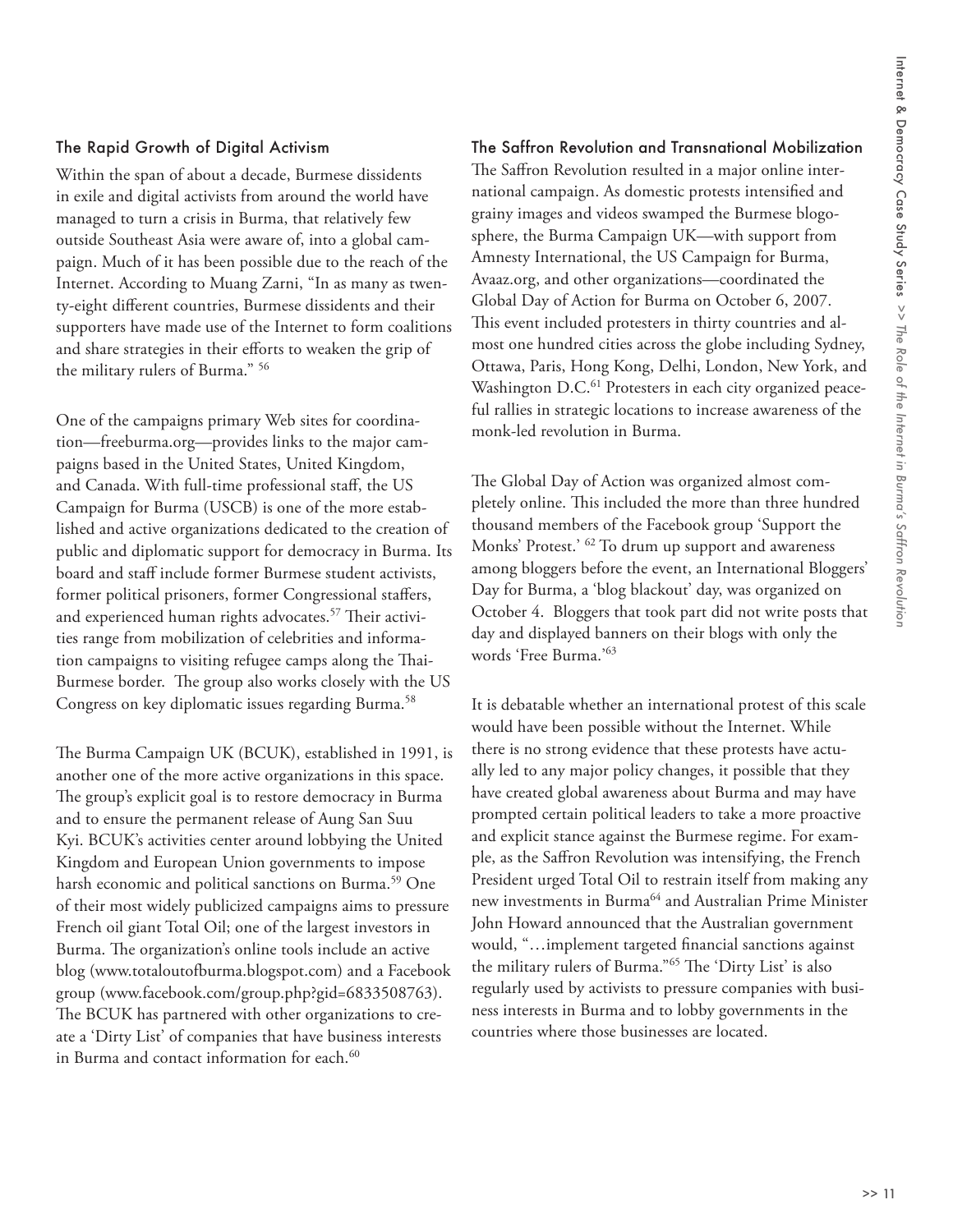# The Impact of the Internet in Authoritarian Regimes

There are a range of views on the impact of Internet on democracy. Optimists believe that the growth of the Internet will foster more democratic behavior among citizens and even weaken dictatorial regimes,<sup>66</sup> while skeptics argue that there is more hype than real change.<sup>67</sup> Although there is a positive correlation between measures of democracy and Internet diffusion in most countries, there is still no convincing evidence that there is any causal relation between the two.<sup>68</sup>

While scholars such as Benkler argue that the Internet has created an environment where it is increasingly difficult for governments to suppress democratic aspirations of citizens,69 there are others such as Kalathil and Boas who argue that in extreme authoritarian regimes, the impact of the Internet on democracy is more nebulous. Kalathil and Boas claim that despite the fact that the Internet has an important role in communication and information flows, autocratic governments retain control over use and access to the Internet. The proliferation of the Internet does not necessarily create a significant challenge to the power base of authoritarian regimes.  $70$  The case of Burma lends itself to an interesting analysis with respect to this hypothesis.

#### State Control over the Internet in Burma

Since the introduction of the Internet in Burma, the regime has maintained strict control over personal access. Residential connections are difficult to obtain since applicants have to obtain a signed letter from the relevant 'porter warden' certifying that the applicant is not 'politically dangerous.'71 Due to the prohibitive cost and bureaucratic hassle of getting individual subscriptions, average Burmese citizens usually access the Internet from a limited number of Internet cafes, which are heavily concentrated in urban centers.<sup>72</sup> Broadband Internet connections are available mainly for businesses and the government.

The state also maintains strict surveillance over electronic communications, including email, and blocks certain websites. The primary targets for blocking are political opposition or pro-democracy movements, e-mail service providers, free Web space sites, pornography, and gambling sites. The ONI report suggests that the pattern of Internet filtering in Burma indicates that the government's primary motivations for blocking content are political rather than moral or cultural.73

| <b>Filtering</b>         | No evidence<br>of filtering | <b>Suspected</b><br>filtering | <b>Selective</b><br>filtering | Substantial<br>filtering | Pervasive<br>filtering |
|--------------------------|-----------------------------|-------------------------------|-------------------------------|--------------------------|------------------------|
| <b>Political</b>         |                             |                               |                               |                          |                        |
| <b>Social</b>            |                             |                               |                               |                          |                        |
| <b>Conflict/security</b> |                             |                               |                               |                          |                        |
| Internet tools           |                             |                               |                               |                          |                        |
| <b>Other factors</b>     | Low                         | <b>Medium</b>                 | High                          | Not applicable           |                        |
| <b>Transparency</b>      |                             |                               |                               |                          |                        |
| Consistency              |                             |                               |                               |                          |                        |

Table 1: Internet Filtering in Burma

*Source: OpenNet Initiative*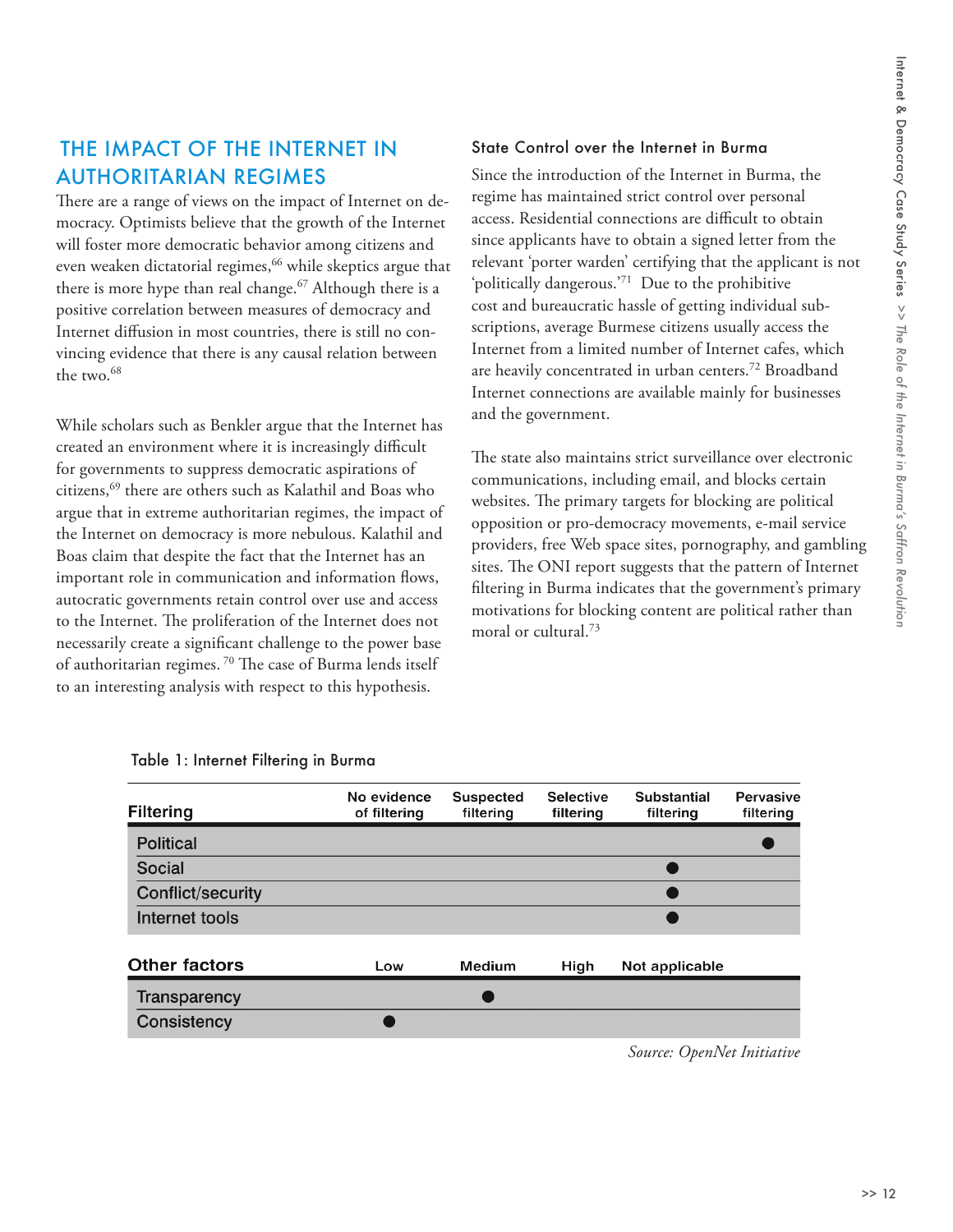The Burmese authorities shut down two independent Internet Service Providers (ISPs) in 1999, leaving only government controlled ISPs in the country. In 2000, the government stepped up its efforts to officially control Web content generated within Burma. It introduced new rules of online conduct under the 2000 Web Regulations, which prohibits any web content that is, "…detrimental to the current policies and secret security affairs of the government…," prohibits writings that are political in nature, and requires government authorization to create Web pages.<sup>74</sup>

The military junta's purchase of 'spy' hardware and software from a US firm is indicative of its continued determination to regulate Internet content, email, and other electronic communication.75 It has also created a special Cyber Warfare Division within its secret police force to track online criticism of the regime.76 Internet cafes are also subject to severe surveillance and engage in self-censorship. For example, cafe owners are required to take screenshots of user activity every five minutes and deliver these images to the government on a regular basis.<sup>77</sup>

#### The Burmese People's Counter Movement

Despite government blocking and surveillance of the Internet, Internet cafes have found innovative ways to circumvent these restrictions. They have installed foreignhosted proxy sites including the popular Glite.sayni.net, which allows users to use Gmail and to access websites blocked by the state—a phenomenon that came to be known as the GLite Revolution. According to the site's India-based administrator, the GLite program has been downloaded by tens of thousands of Internet users and resides on hundreds of private and public servers in Burma.<sup>78</sup>

Other popular proxy servers are Your-freedom.net and Yeehart.com. Also, hyper-encrypted email services such as Hushmail.com were used to evade government censorship of email content. It is alleged that many local and exilebased journalists have been trained to use this technology, that, experts say, the junta has not been able to crack.79 The wide proliferation of these circumvention technologies was perhaps one reason that the junta decided that no amount of legislation or blocking would prevent information leakage, leading to the complete shut down of the Internet at the climax of the Saffron Revolution.

The Government's Response to the Saffron Revolution

Soon after the Saffron Revolution began, the government began to put even heavier restrictions on the use of Internet cafes and there were occasional interruptions in Internet and cell phone service. It is believed that during this time the number of sites that were blocked in Burma also increased, including YouTube and Blogspot, which were not blocked during ONI testing in late 2006. International news services such as CNN and Reuters were also reportedly blocked. 80 However, information, images, and videos still continued to appear online as many found ways to smuggle them across the border and upload them from neighboring countries, including Thailand.

The protests escalated from the third week of September with an estimated one hundred thousand protesters on the streets of major Burmese cities on September 23.<sup>81</sup> Soon afterwards, the government crackdown became increasingly violent and led to the death of scores of civilians and monks. Citizen journalists continued their mission with increased determination as images of dead bodies of monks floating in the water, as well as a foreign journalist being shot, continued to shock the world as global condemnation intensified.<sup>82</sup>

The government shut down all international links to the Internet and temporarily suspended most cell phone services on September 29. The only other time this has happened was in Nepal in February 2005 when the King declared martial law.83 Unlike previous attempts, which sought to block access to international media, this time the government sought to prevent images and information from within the country from reaching the outside world.

The government was able to shut down the Internet because it controls the only two ISPs in the country. From September 28 through October 3, international links were completely shut down. From October 4, the Internet was available only during certain hours of the day. After October 13, the Internet gradually came back online, but there were reports that the bandwidth available at public Internet access points was deliberately limited to make it difficult for users to upload images and videos. Some Internet cafes were also forced to shut down and their computers confiscated on charges of illegal use of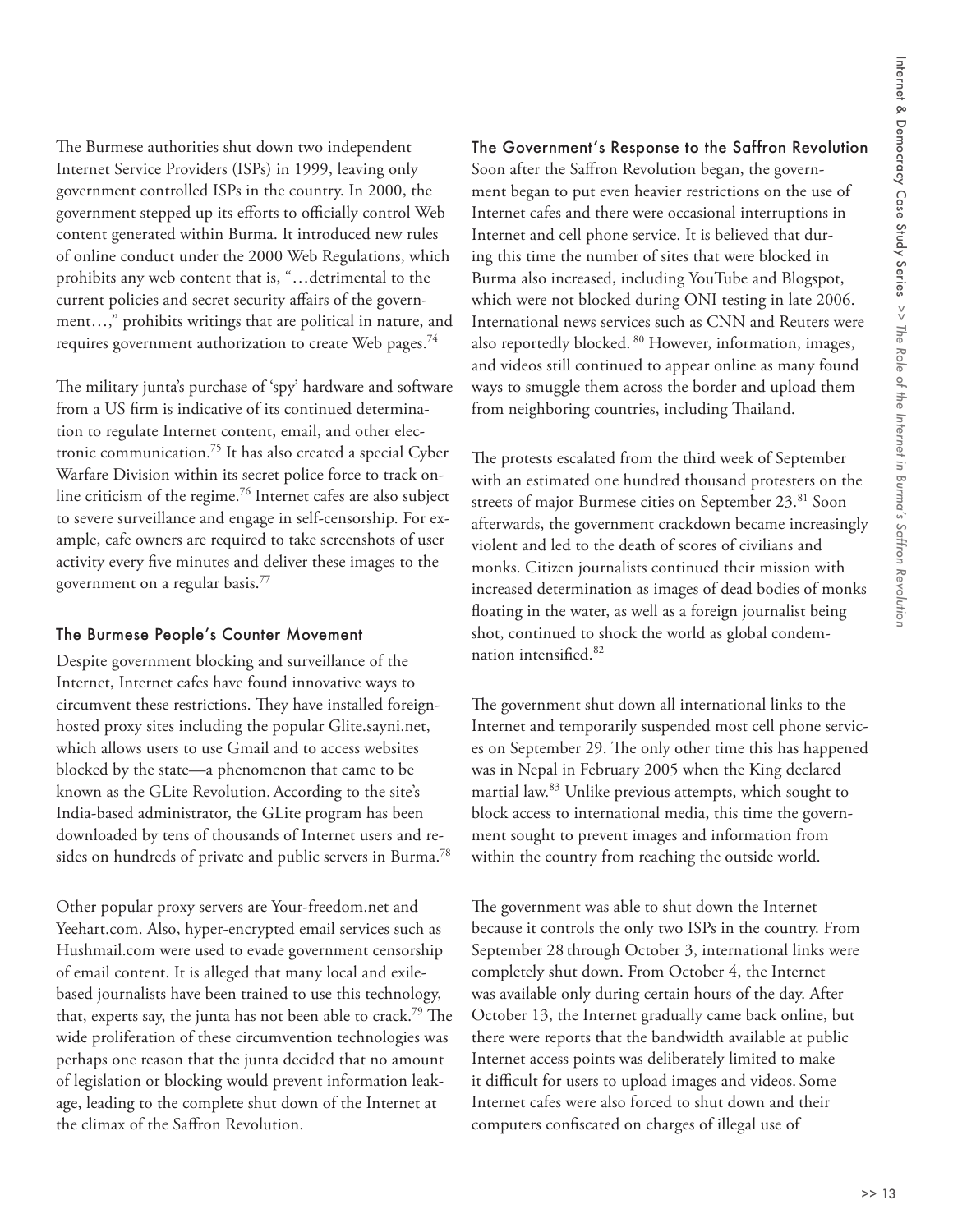'freedom' software, bypassing firewalls, and use of other circumvention tools.<sup>84</sup>

The government's extremely defensive behavior may indicate that the Internet had an influence on the government's overall response to the Saffron Revolution. Otherwise, the government would not have made such a drastic move as completely shutting down the Internet. While any number of deaths is unacceptable, it is also possible that the government actually exercised restraint in the use of force against civilian protesters because of the Internet and international media attention. Comparing the crackdown of the Burmese military government in 1988 uprising with that of 2007, which were both similar with respect to scale and participation, it is worth highlighting the significantly lower number of deaths in 2007. It is plausible that the military felt it was under greater scrutiny because of the Internet, and that it was therefore more restrained in its use of force.

However, as the case of Burma indicates, it may be a stretch to conclude that the Internet has the ability to pose major threats to the power base of authoritarian regimes. The government put down the Saffron Revolution, not with policy changes but with the use of force. While the 1988 revolution precipitated the downfall of General Ne Win, the Saffron Revolution and Internet enabled global support does not appear to have impared the military junta's control of the nation. Nevertheless, there are indications that the Internet may have increased its accountability and lead to a more restrained response to citizen unrest.

# Debating the Impact of the Burmese Protests

The Internet, camera phones, and other digital networked technologies played a critical role in the Burmese protests, and in particular in transmission of news about those events to the outside world. Ultimately, the protests did not lead to political change within Burma, leaving many to call them a failure. However, the long-term impact of the protests is not yet clear, and includes some of the following debatable hypotheses:

> • The military government in Burma learned that state control of ISPs and telephone ser

vices gave them the ability to completely block access to the Internet, and to prevent unwanted news from leaving the country. This is an effective policy for dictators that want to control free speech. The protests in Burma may serve as a disincentive for other authoritarian regimes to expand internet coverage and increase access speeds.

• A devastating cyclone struck Burma in May 2008, approximately nine months after the Saffron Revolution. The Burmese government spurned international humanitarian aid and prohibited international media from covering the cyclone story. It is possible that, due to the protests and related negative press coverage, more people died following the cyclone since the regime feared the potentially destabilizing effects of allowing foreign humanitarian aid workers or journalists into the country.

• In a tightly controlled media environment, citizen journalism is even more important than in countries with a free press. Citizen journalists are able to report on government actions and provide a measure of accountability that would not otherwise occur. An example was the claim by the government that a Japanese journalist was not killed by Burmese troops; video proved that he was indeed shot by the military.

• Even the most authoritarian regimes are sensitive to international public opinion. There were far fewer deaths in 2007 than there were in 1988. It is possible that the Internet saved the lives of many protestors, because the Junta feared even greater criticism from images of troops killing monks and civilians. The presence of the Internet in a dictatorial regime may save lives.

Transnational networks successfully mobilized to pressure foreign governments to pass sanctions and publicly condemn the Burmese government after the 1988 protest. In 2007, looser coalitions such as the Facebook group in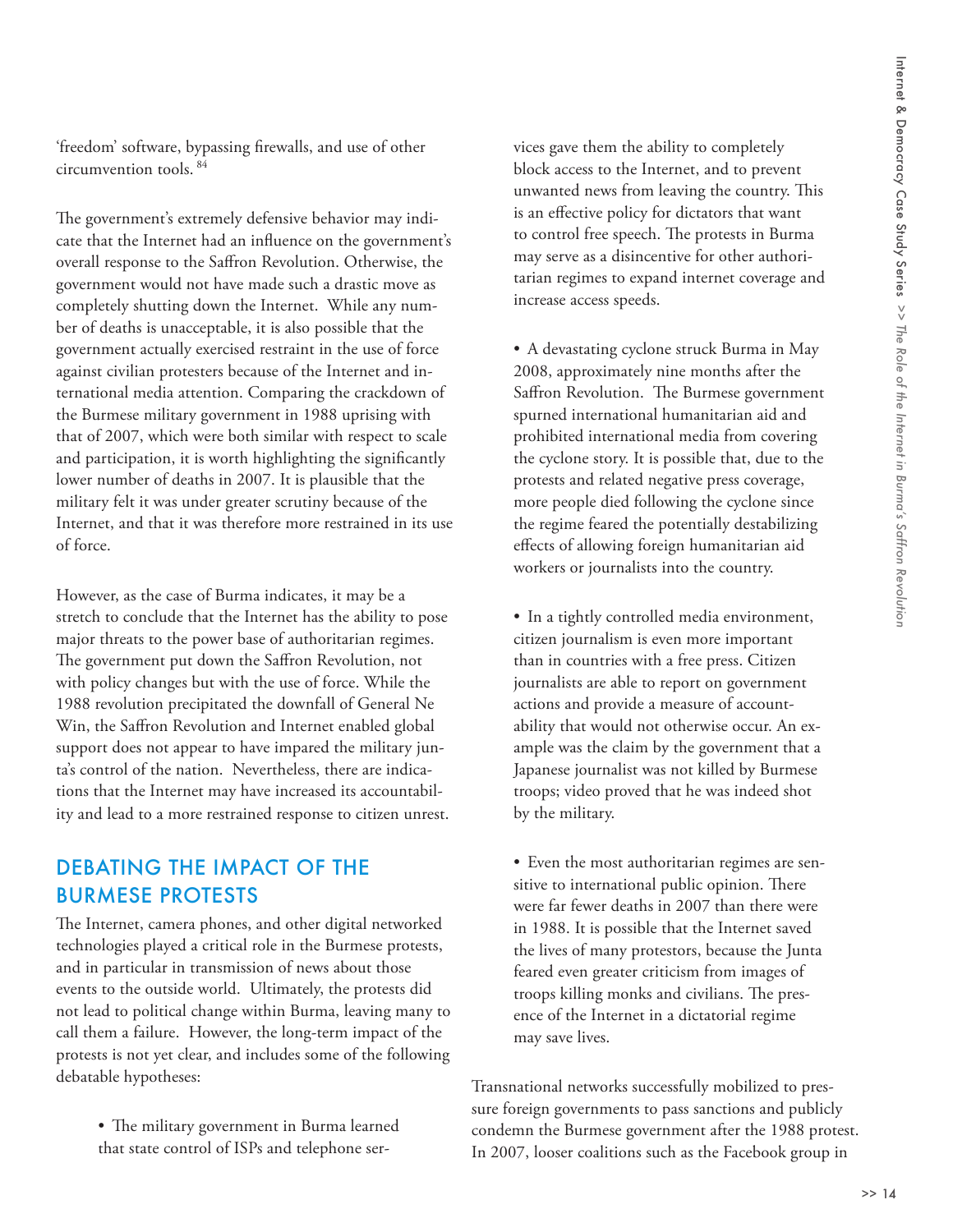support of monks also organized online—but they were not able to prevent the forceful shut down of either the protests or the Internet. It is unclear whether their future efforts will be more or less successful than the traditional groups that formed after the 1988 protests, or if they will survive the shifting of the world's attention to other crises. However, a unique aspect of Burmese transnational mobilization is that individual bloggers and digital activists worked together with permanent advocacy organizations with full-time staff such as the Burma Campaign UK or US Campaign for Burma. This combination of online and offline groups acting together is likely to have a more significant and sustained impact than purely online movements, which may have a more limited attention span.

## **ENDNOTES**

<sup>1</sup> The World Factbook: Burma, CIA, <https://www.cia.gov/library/ publications/the-world-factbook/geos/bm.html> (13 November 2007)

**<sup>2</sup>** Ibid.

**3** Martin Smith, *Burma: Insurgency and the Politics of Ethnicity* (London and New Jersey: Zed Books, 1991).

**4** Martin Smith, "General Ne Win," *The Guardian*, December 6<sup>th</sup> 2002. <http://www.guardian.co.uk/obituaries/story/ 0,3604,854707,00.html> (accessed November 9<sup>th</sup> 2007)

**5** Ibid.

<sup>6</sup> "Burma's 1988 Protests," *BBC News Online*, 25<sup>th</sup> September, 2007 <http://news.bbc.co.uk/2/hi/asia-pacific/7012158.stm> (accessed November 11th, 2007)

**<sup>7</sup>** "Robert Thomas Jr., "Saw Maung Is Dead at 68; Led a Brutal Burmese Coup," *New York Times*, 27<sup>th</sup> July, 1997. <<u>http://</u> query.nytimes.com/gst/fullpage.html?res=9E03E6D7143AF934A 15754C0A961958260> (accessed November 25th, 2007)

**<sup>8</sup>** Christina Fink, *Living Silence: Burma under Military Rule*. (Zed Books: 2001), pp. 77-99

**<sup>9</sup>** Andrew Harding, "The Burmese Junta's Diplomatic Dance," *BBC News Online*, 9<sup>th</sup> November, 2007, <http://news.bbc.co.uk/2/hi/asia-pacific/7086709.stm> (accessed  $10<sup>th</sup>$  December 2007)

**<sup>10</sup>** Maung Zarni, "Resistance and Cybercommunities," In Ann De Vaney, Stephen Gance, & Yan Ma (Eds.), *Digital Communications and New Coalitions Around The World*. (New York: PETER LANG. 2000), pp. 71-88

<sup>11</sup> *The World Factbook: Burma, CIA, <https://www.cia.gov/library/* publications/the-world-factbook/geos/bm.html> (13 November 2007)

**<sup>12</sup>** Priscilla Clapp, "Burma's Long Road to Democracy," *United States Institute of Peace Special Report*, November 2007. <http:// www.usip.org/pubs/specialreports/sr193.pdf> (accessed December 9th 2007)

**<sup>13</sup>** Ibid.

**<sup>14</sup>** Sarah Buckley, "Who are Burma's monks?" *BBC News Online*, 26th September 2007. <http://news.bbc.co.uk/2/hi/asia-pacific/  $7014173$ .stm> (accessed December 15<sup>th</sup> 2007)

**<sup>15</sup>** "Q&A: Protests in Burma," *BBC News Online*, <http: //news.bbc.co.uk/2/hi/asia-pacific/7010202.stm> (accessed December  $9<sup>th</sup> 2007$ )

**<sup>16</sup>** Karen Percy, "More Burma protesters arrested as curfew orders ignored," *ABC News Australia*, 28<sup>th</sup> September, 2007. <http: //www.abc.net.au/news/stories/2007/09/28/2046819.htm> (ac- cessed December 15th 2007)

<sup>17</sup> Richard Lloyd Parry, "Burma is lying about democracy pro-<br>test death toll," *Times Online*, 8<sup>th</sup> December, 2007. <http:// www.timesonline.co.uk/tol/news/world/asia/article3017089.ece> (accessed December 15<sup>th</sup> 2007)

<sup>18</sup> "Burmese rebel leader is shot dead," BBC News Online, 14<sup>th</sup> February, 2008. <http://news.bbc.co.uk/2/hi/asia-pacific/ 7244684.stm> (accessed March 25<sup>th</sup>, 2008)

**<sup>19</sup>** Yochai Benkler, *The Wealth of Networks*, (Yale University Press: 2006), pp. 185-211

**<sup>20</sup>** Ibid. pp. 212-272

**<sup>21</sup>** Bertil Lintner, "Access to Information: The Case of Burma," *The Right to Know: Access to Information in Southeast Asia*, (Philippine Center for Investigative Journalism Publication: 2001), <http://www.asiapacificms.com/papers/pdf/burma\_access\_to\_information.pdf> (accessed December 15th 2007)

**<sup>22</sup>** Ibid.

**<sup>23</sup>** "Burma: New Martial Law Provisions Allowing Summary or Arbitrary Executions," Amnesty International, August 1989. <http: //burmalibrary.org/docs3/16-15-89-ocr.pdf > (accessed December 15th 2007)

**<sup>24</sup>** Viola Krebs, "The Impact of the Internet on Myanmar," *First Monday*, Volume 6, Number 5 (May 2001). <http: //firstmonday.org/issues/issue6\_5/krebs/index.html> (accessed December  $15<sup>th</sup> 2007$ )

**<sup>25</sup>** Bertil Lintner, "Access to Information: The Case of Burma," *The Right to Know: Access to Information in Southeast Asia*, (Philippine Center for Investigative Journalism Publication: 2001), <http://www.asiapacificms.com/papers/pdf/burma\_access\_to\_information.pdf> (accessed December 15th 2007)

**<sup>26</sup>** Ibid.

**<sup>27</sup>** Ibid.

**<sup>28</sup>** "Burma: New Martial Law Provisions Allowing Summary or Arbitrary Executions," *Amnesty International*, August 1989. <http: //burmalibrary.org/docs3/16-15-89-ocr.pdf > (accessed December 15th 2007)

<sup>29</sup> "Editor and Office Manager of Myanmar Nation Charged<br>under Press Law," *Reporters without Borders*, 29<sup>th</sup> February 2008. under Press Law," *Reporters without Borders*, 29th February 2008. <http://www.rsf.org/article.php3?id\_article=25787 > (accessed March 7<sup>th</sup> 2007)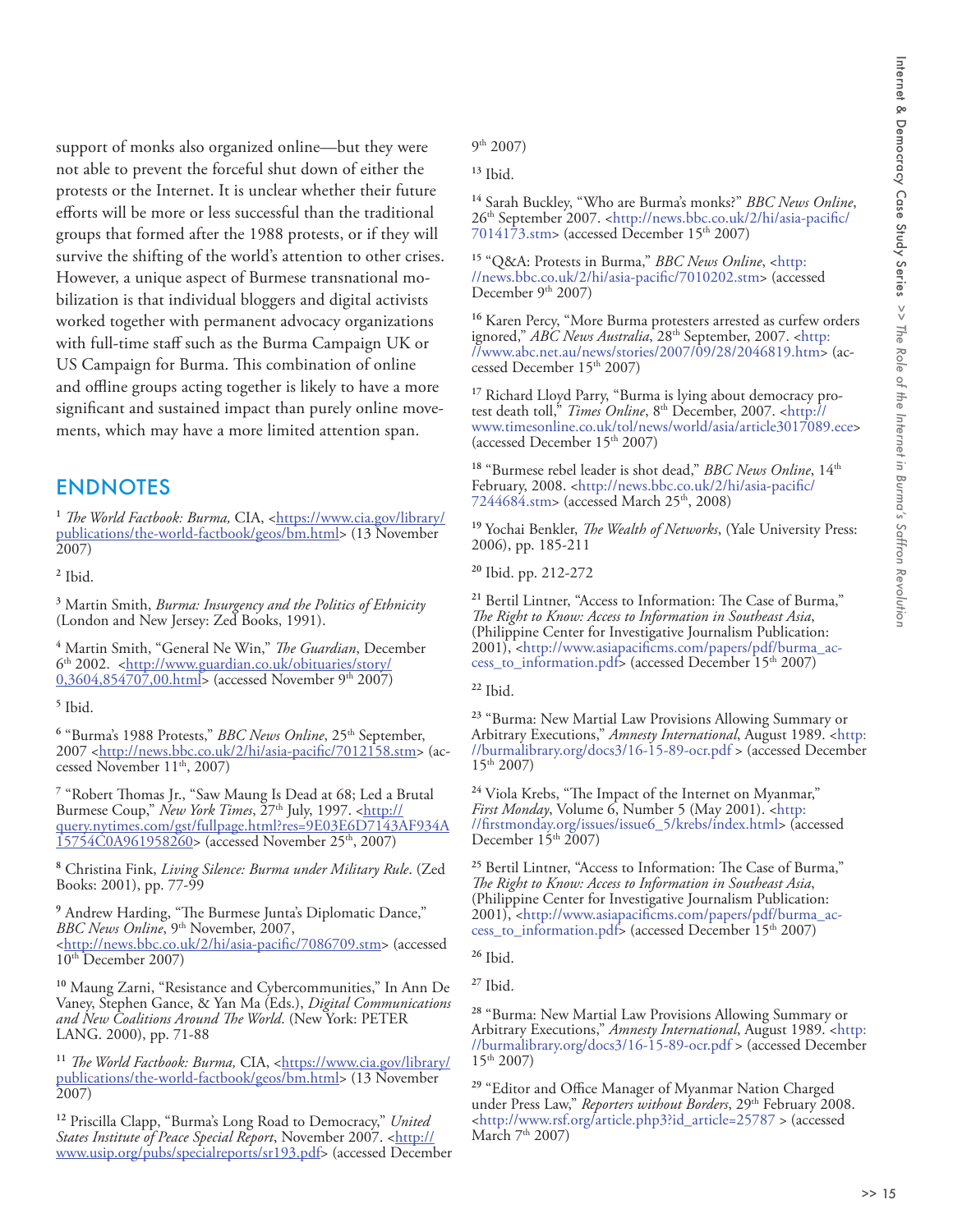<sup>30</sup> "Internet Filtering in Burma in 2005: A Country Study,"<br>OpenNet Initiative, October 2005.

 $\langle$ http://opennet.net/studies/burma/> (accessed November 7<sup>th</sup>, 2007)

**<sup>31</sup>** Tiffany Danitz and Warren P. Strobel, "Networking Dissent: Cyber-Activists Use the Internet to Promote Democracy in Burma," *United States Institute of Peace*, November 1999. <http: //www.usip.org/virtualdiplomacy/publications/reports/vburma/ vburma\_intro.html> (accessed November 7<sup>th</sup>, 2007)

**<sup>32</sup>** Ibid.

**<sup>33</sup>** BurmaNet Website, <http://www.burmanet.org/news/faq> (accessed November  $7<sup>th</sup>$ , 2007)

**<sup>34</sup>** Tiffany Danitz and Warren P. Strobel, "Networking Dissent: Cyber-Activists Use the Internet to Promote Democracy in Burma," *United States Institute of Peace*, November 1999. <http: //www.usip.org/virtualdiplomacy/publications/reports/vburma/ vburma\_intro.html> (accessed November  $7<sup>th</sup>$ , 2007)

**<sup>35</sup>** Viola Krebs, "The Impact of the Internet on Myanmar," *First Monday*, Volume 6, Number 5 (May 2001). <http: //firstmonday.org/issues/issue6\_5/krebs/index.html> (accessed December  $15<sup>th</sup> 2007$ )

**<sup>36</sup>** Bertil Lintner, "Access to Information: The Case of Burma," *The Right to Know: Access to Information in Southeast Asia*, (Philippine Center for Investigative Journalism Publication: 2001), <http://www.asiapacificms.com/papers/pdf/burma\_access to information.pdf> (accessed December  $15<sup>th</sup> 2007$ )

**<sup>37</sup>** The Computer Science Development Law, Burma Lawyers' Council, <http://www.blc-burma.org/HTML/Myanmar%20Law/  $\rm{lr\_e\_m}$ l $\rm{0.10.}$ html>

**<sup>38</sup>** Tiffany Danitz and Warren P. Strobel, "Networking Dissent: Cyber-Activists Use the Internet to Promote Democracy in Burma," *United States Institute of Peace*, November 1999. <http: //www.usip.org/virtualdiplomacy/publications/reports/vburma/ vburma\_intro.html> (accessed November  $7<sup>th</sup>$ , 2007)

**<sup>39</sup>** Sandy Barron, *Junta Uses Net to Increase Power*, *Burma IT* , February 7<sup>th</sup> 2000. <http://www.burmait.net/research/burmesejunta-uses-net-to-increase-power> (accessed November 9<sup>th</sup>, 2007)

**<sup>40</sup>** Interview with Preetam Rai

**<sup>41</sup>** Stephanie Holmes, "Burma's Cyber-Dissidents," *BBC News Online*, 26<sup>th</sup> September 2007. <http://news.bbc.co.uk/2/hi/asiapacific/7012984.stm> (accesed November  $9<sup>th</sup>$  2007)

**<sup>42</sup>** Mark Glaser, "Can Internet, Blogs Sustain the Saffron Revolution?" *MediaShift*, 8<sup>th</sup> October 2007. < http://www.pbs.org/mediashift/2007/10/burma\_unrestcan\_internet\_blogs.html> (accessed July  $17<sup>th</sup> 2008$ )

**<sup>43</sup>** W. Lance Bennett, "Communicating Global Activism: Strengths and Vulnerabilities of Networked Politics," *Information, Communication & Society*, 6(2), (2003): 143-168

**<sup>44</sup>** Andrew Chadwick, *Internet Politics: States, Citizens, and New Communication Technologies*, (New York and Oxford: Oxford University Press, 2006-late January)

**<sup>45</sup>** Maung Zarni, "Resistance and Cybercommunities," In Ann De Vaney, Stephen Gance, & Yan Ma (Eds.), *Digital Communications*  *and New Coalitions Around The World*. (New York: PETER LANG. 2000), pp. 71-88

**<sup>46</sup>** Interview with Preetam Rai

**<sup>47</sup>** Interview by author with Ethan Zuckerman.

**<sup>48</sup>** Maung Zarni, "Resistance and Cybercommunities," In Ann De Vaney, Stephen Gance, & Yan Ma (Eds.), *Digital Communications and New Coalitions Around The World*. (New York: PETER LANG. 2000), pp. 71-88

**<sup>49</sup>** Ibid.

**<sup>50</sup>** Viola Krebs, "The Impact of the Internet on Myanmar," *First Monday*, Volume 6, Number 5 (May 2001). <http: //firstmonday.org/issues/issue6\_5/krebs/index.html> (accessed December  $15<sup>th</sup> 2007$ )

**<sup>51</sup>** Maung Zarni, "Resistance and Cybercommunities," In Ann De Vaney, Stephen Gance, & Yan Ma (Eds.), *Digital Communications and New Coalitions Around The World*. (New York: PETER LANG. 2000), pp. 71-88

**<sup>52</sup>** Viola Krebs, "The Impact of the Internet on Myanmar," *First Monday*, Volume 6, Number 5 (May 2001). <http: //firstmonday.org/issues/issue6\_5/krebs/index.html> (accessed December  $15<sup>th</sup> 2007$ )

**<sup>53</sup>** Maung Zarni, "Resistance and Cybercommunities," In Ann De Vaney, Stephen Gance, & Yan Ma (Eds.), *Digital Communications and New Coalitions Around The World*. (New York: PETER LANG. 2000), pp. 71-88

**<sup>54</sup>** Viola Krebs, "The Impact of the Internet on Myanmar," *First Monday*, Volume 6, Number 5 (May 2001). <http: //firstmonday.org/issues/issue6\_5/krebs/index.html> (accessed December  $15<sup>th</sup> 2007$ 

**<sup>55</sup>** "The Mass That Roared: A State's Foreign Policy," *The Economist (US)*, February 1997

**<sup>56</sup>** Maung Zarni, "Resistance and Cybercommunities," In Ann De Vaney, Stephen Gance, & Yan Ma (Eds.), *Digital Communications and New Coalitions Around The World*. (New York: PETER LANG. 2000), pp. 71-88

**<sup>57</sup>** US Burma for Campaign Website, <http:// uscampaignforburma.org/about-us-campaign-for-burma> (ac-<br>cessed March 14<sup>th</sup> 2008)

**<sup>58</sup>** US Burma for Campaign Website, <http:// uscampaignforburma.org/about-us-campaign-for-burma/accomplishments> (accessed March 14<sup>th</sup> 2008)

**<sup>59</sup>** Burma Campaign UK Website, <http:// www.burmacampaign.org.uk/> (accessed March 14<sup>th</sup> 2008)

**<sup>60</sup>** Burma Campaign UK Website, <http:// www.burmacampaign.org.uk/dirty\_list/dirty\_list\_details.html> (accessed March  $14^{\text{th}}$  2008)

**<sup>61</sup>** Global Protests, Burma Global Action Network Website, <http: //www.burma-watch.org/index.php?option=com\_content&task=v iew&id=13&Itemid=31> (accessed March  $15<sup>th</sup> 2008$ )

**<sup>62</sup>** Sarah Lai Stirland, "Open-Source Politics Taps Facebook for Myanmar Protests," *Wired*, October 4<sup>th</sup> 2007. <http: //www.wired.com/politics/onlinerights/news/2007/10/